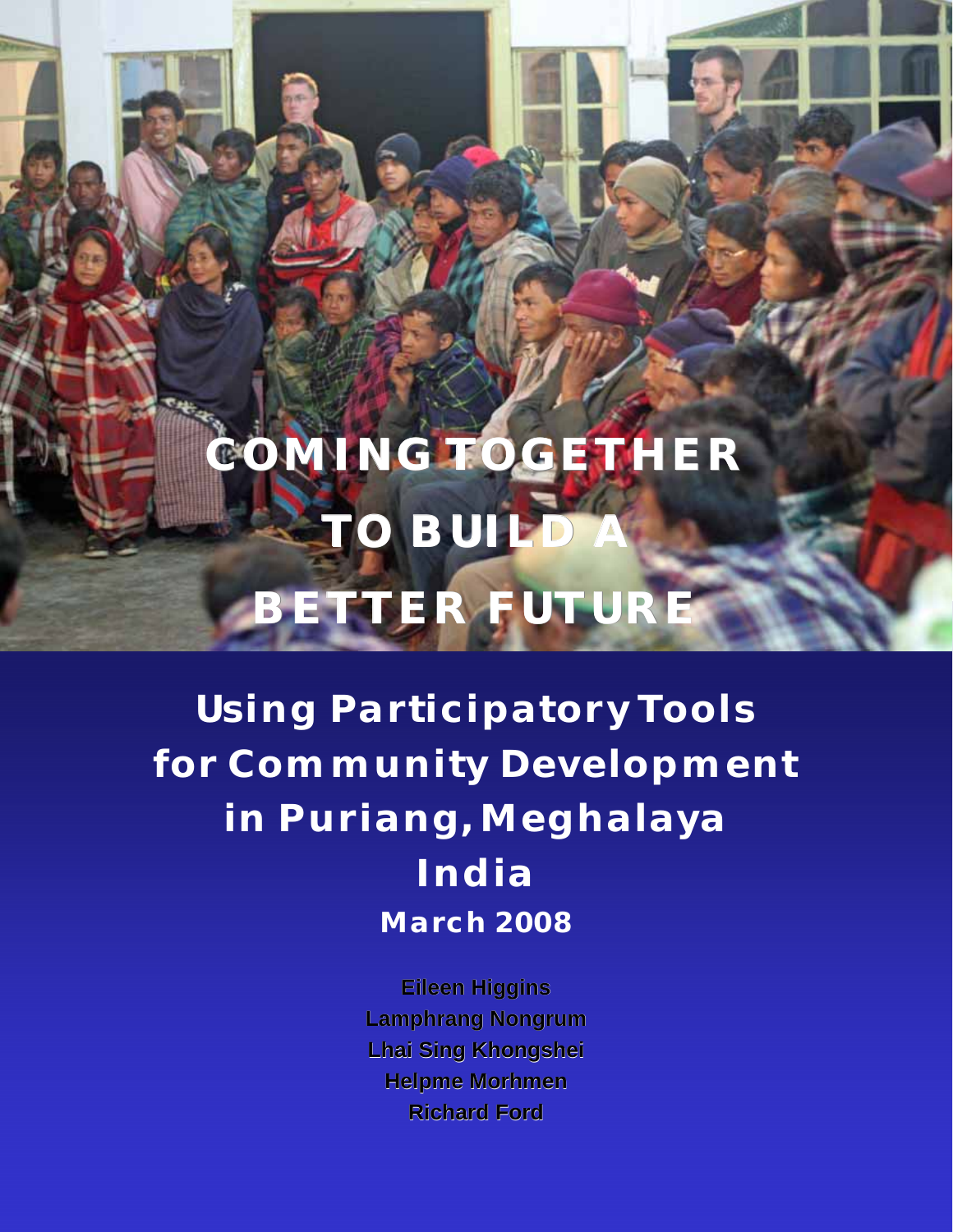### **Acknowledgements**

The Community Capacity Building team wishes to thank the many colleagues and friends who made these meetings possible. The initial contact came through a partnership between the Unitarian-Universalist Congregation of Fairfax, Virginia (UUCF) and their partner Unitarian church in Puriang. To Dick Van Duizend, Sharon Van Duizend, Dee Idnani, Betsy Bicknell, John Landis, and the entire Partner Church Circle from UUCF, you planted a seed of an idea with Rev. Helpme Mohrmen, Visitor of the Unitarian Church in Puriang and leaders of the Unitarian Union of North East India (UUNEI). From this seed, a plan was written for Puriang that would invite peoples of all faith to participate in a Community Capacity Building program.

We also with to acknowledge the assistance and participation of Puriang's Headman and the many village elders and Executive Committee members who attended early planning meetings and participated in the community meetings. Their thoughtful and inspiring leadership allowed a new planning process to be tested in their village. The insights brought by their experience and expertise led to better action planning.

Several other individuals and organizations were helpful. Dr. Kyrham Nongkynrih, North Eastern Hill University (NEHU) professor, who gave advice on tried and true ideas for implementing participatory planning in the North East. He also introduced us to Mr. Priak Riahtam, Director of Khatarshnong Socio-Organization (KSO). He made two of his staff members available to us as facilitators. Rev. Khlur Mukhim and his sister Bari Mukhim translated a training booklet into Khasi which allowed us to orient elders, executive committee members, and facilitators to the process in their native language.

The team also wishes to thank Mr. Mishen Myrboh, Assistant Church Visitor of the Unitarian Church in Puriang. He opened the doors of the church to all members of the community and let us create a meeting room to host our large group sessions. Mr. Ditol Mylliemngap gave us the run of the school, allowing us to use his classrooms as breakout rooms and rigging electric lights wherever and whenever we needed him. Thanks go to Michael Looft, Linda Reeder, and Britton Thompson Reeder who thought they were simply visiting Puriang. We put them to work each night. They organized rooms, logistics, and helped clean up each night. Thanks to the teachers who served delicious tea and lunches. And, thanks to the students as well — each day they had to rearrange their classrooms. Although we tried to put things back where we found them, we were not always successful. Britton also used his technical skills to improve the school's ability to access email which will make ongoing support for and communication about this project simpler.

The able and experienced KSO facilitators made the entire meeting time a focused and productive experience. To KSO facilitators Lhai Sing Khongshei and Lamphrang Nongrum from KSO, our grateful thanks. And to Reverend Mohrmen, who stepped in as a facilitator when 200 people arrived the first evening, your assistance was indispensible.

Finally, our thanks would be incomplete without mention of the most important group in the workshop, the people of Puriang. They gave of their time to participate willingly and actively in the meetings. They were the most important element in conducting the workshop. They will undoubtedly be the most important part of implementing the action plans.

> UUPCC Community Capacity Building Team March 2008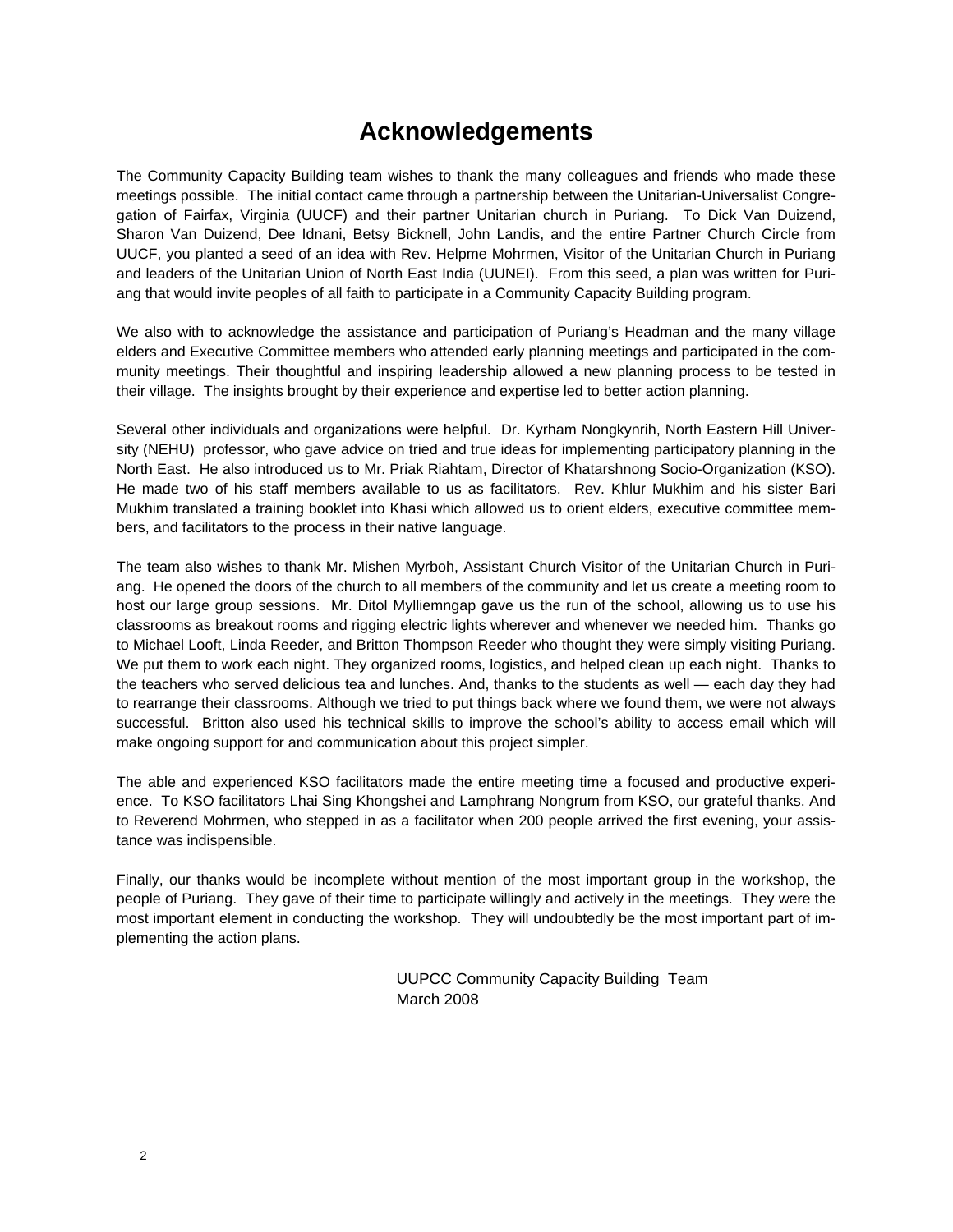### **Contents**

- Chapter 1: Background and Process Information
- Chapter 2: Data Gathering and Information Sharing
- Chapter 3: Needs Analysis and Prioritization
- Chapter 4: Creating a Community Action Plan
- Chapter 5: Meeting Summary and Next Steps
- Chapter 6: Going Forward Recommendations for Puriang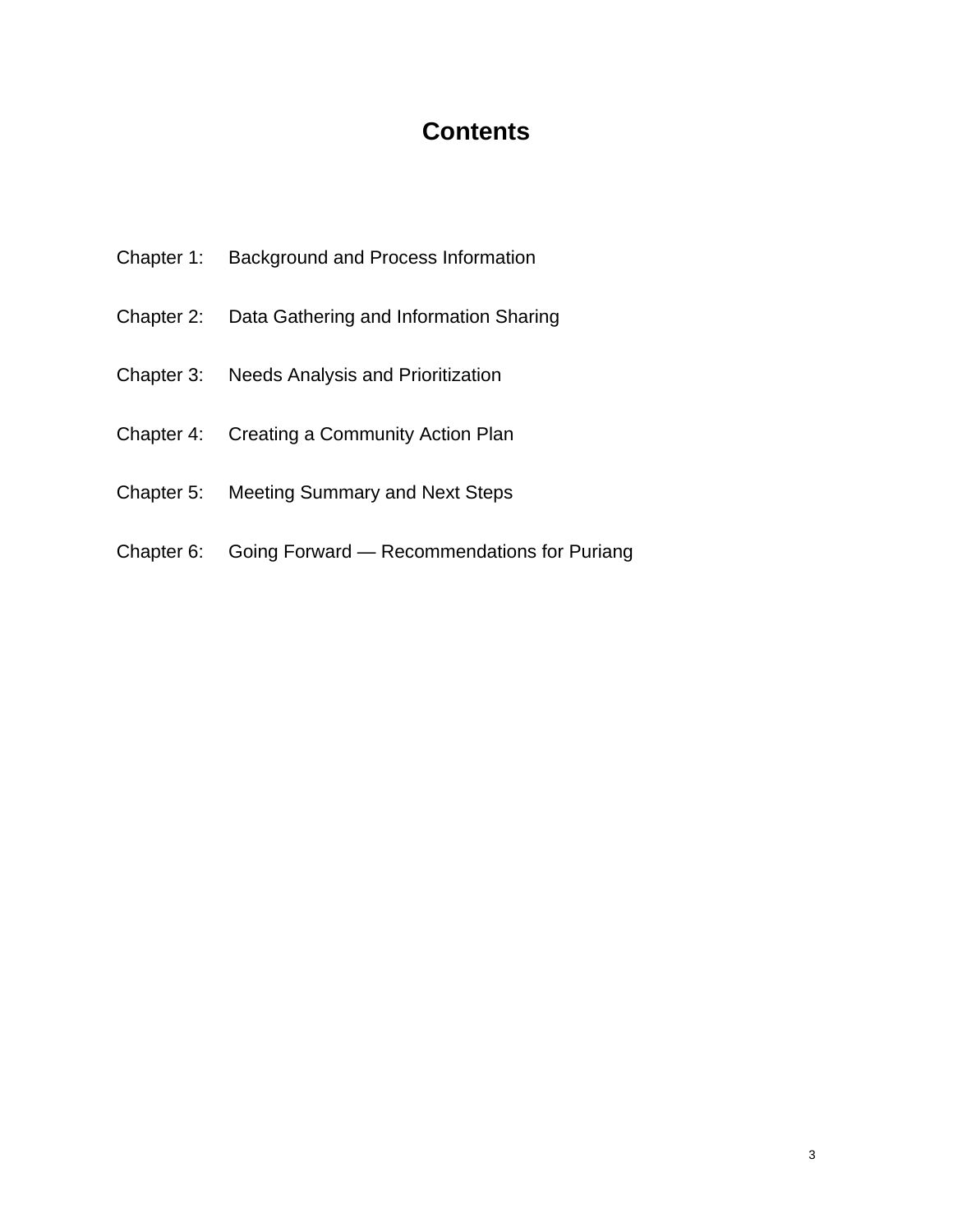# **Chapter 1 Background and Process Information**

### **The Village of Puriang**

The village of Puriang is located in the East Khasi Hills district of northeastern India in the state of Meghalaya. This village of approximately 450 households (4,000 people) is located high on a beautiful hillside a short ways off the main road connecting the state capitol of Shillong with the town of Jowai. Although there are hundreds of coal trucks traveling this road hauling output from the state's many coal mines, the people of Puriang primarily work in agriculture.



*A view of beautiful Puriang village* 

Most of the village's farmland is located in the valley more than an hour's walk down a steep hillside on a dirt road. The village grows its own vegetables there, including potatoes, tomatoes, beans, lettuce, and other crops. As vegetable crops are harvested, they are hauled up the hill by hand and sold at market or to middlemen immediately as there are no facilities for storing perishable goods in this area. The rice paddies are harvested in the autumn.

Puriang has a number of playing grounds and a small community hall as well as many active churches. The village has several primary and secondary schools that are operated by churches, the government, or private groups for children to attend. Because colleges are located in Shillong or Jowai, few students finish grades 10-11.



*One of Puriang's playgrounds and the Community Hall*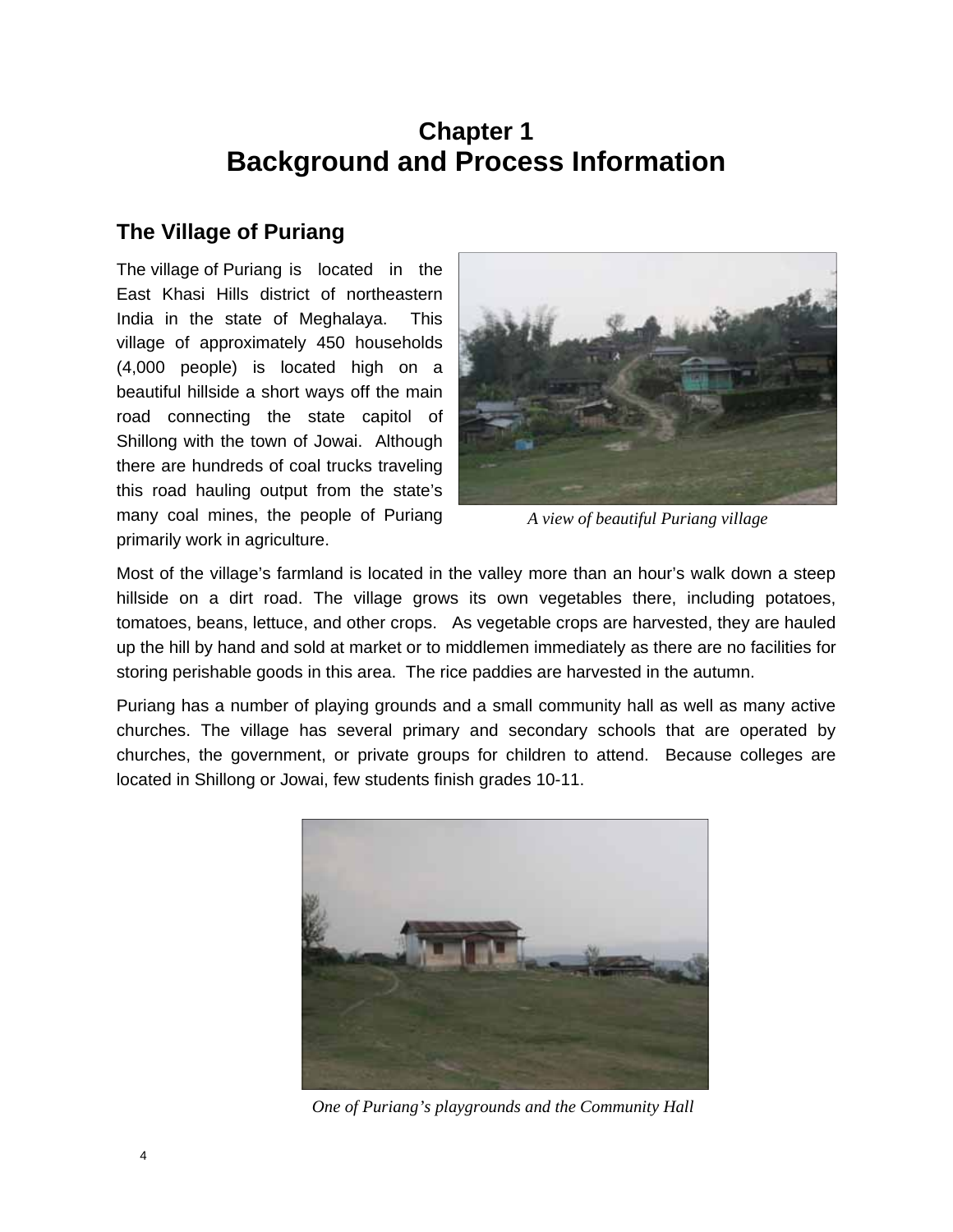Water is available in abundance during the six-month wet season when the Puriang villagers obtain water from nearby springs. During the dry-season, water must be collected from the far source -- a stronger spring located down a steep hillside. Water collection is a real drain on the time of the people of Puriang – both women and children make this two hour round trip journey twice each day.





*The path to the water source* **Water is located midway down this valley** 

There is no village health center nor a health worker located in Puriang. Because there is no dispensary nearby, medicines are not readily available. This makes obtaining preventative and curative health care extremely difficult. Although the Public Health Center (PHC) is located 30- 40 minutes away in Mawryngkneng, nearly all important health issues require an expensive trip to Jowai, Shillong, or even Guwahati. Residents often have to borrow money to cover transportation costs and health care expenses.

Because the poverty issues within the community are real, the village became interested in looking at new ways to organize community development plans. Leaders of the Unitarian church became aware of the benefits of using a participatory planning process to write community action plans. After consultation with the village council and elders, the village committed to implementing a 3-day participatory planning process.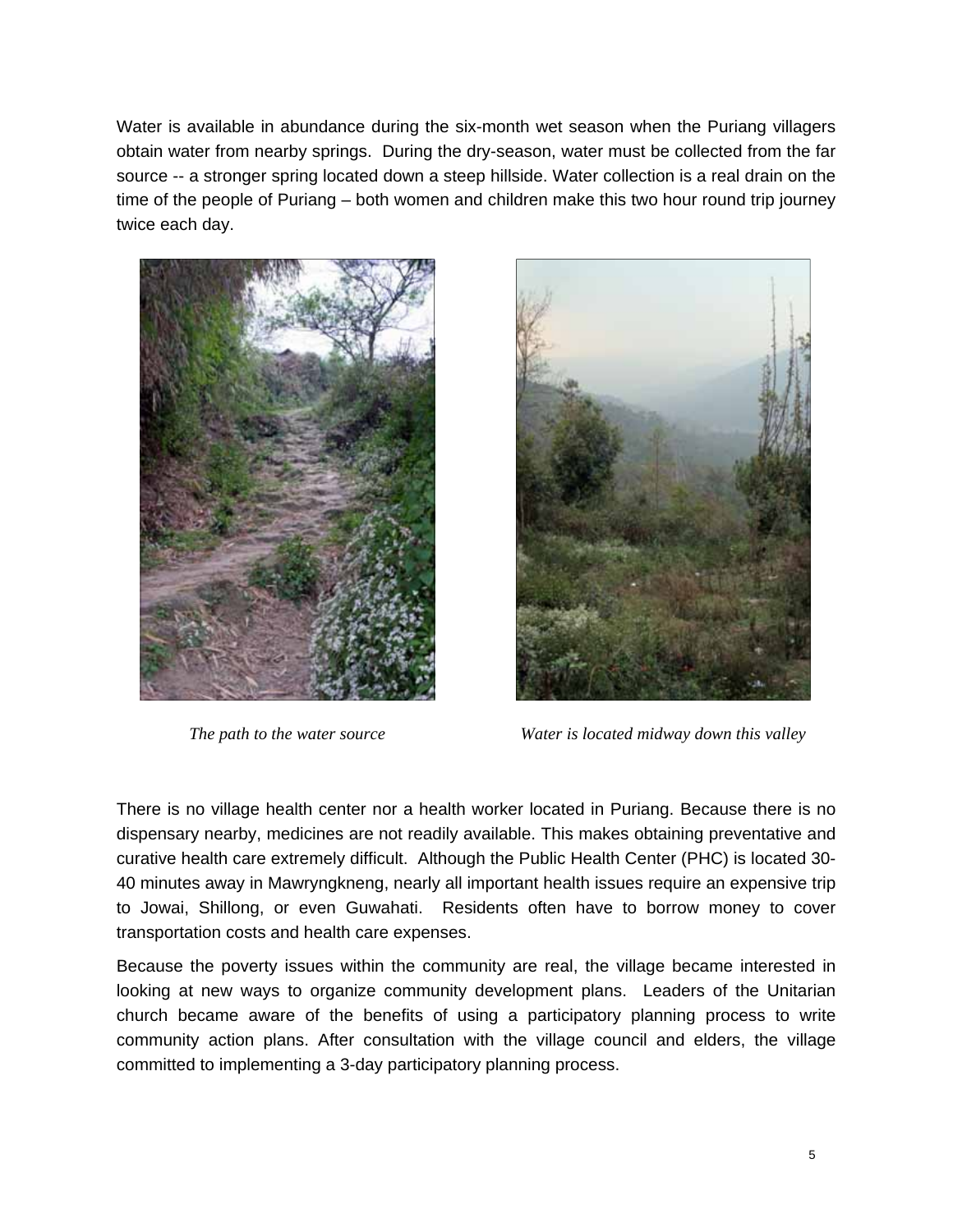### **Background on Participatory Planning Tools**

For more than 20 years, development and planning agencies throughout the world have been using participatory tools to enable communities to become the primary architects of their own development. Using approaches adopted from Participatory Rural Appraisal (PRA), these tools use a participatory approach to mobilize communities and enable village institutions to help themselves. The result is the creation and implementation of Community Action Plans (CAPs) that find solutions to the community's highest priority problems.

Key PRA tools include community mapping, institutional analysis, seasonal calendars, ranking, and action planning. Other useful exercises are time and trend lines, transects, and gender calendars. These tools, used by experienced facilitators, can help a community to organize what it already knows and mobilize resources it already has to come to consensus about an action plan to guide development. Armed with a plan that the entire community supports, local leaders are better able to negotiate with external partners such as government agencies or NGOs to secure resources not presently available to the community.

Participatory community-based tools help to**:**

- **Build village consensus on public issues** using conflict mediation techniques
- **Create action plans** based on community consensus about highest priority needs and ways to address them
- **Assist local institutions to mobilize their own resources** to focus on these priority needs
- **Form partnerships** with external government, NGO, and private sector agencies

Using participatory tools creates an environment where all members of the community – men, women, youth, elderly, poor, and well-to-do — can come together to discuss the future of their community.

These tools were used in a 3-day community planning process in the village of Puriang, Meghalaya, India in March 2008 to assist the village to:

- **Organize its information** Communities are filled with knowledge and information about their needs and ways to solve them, but that this information may need to be organized.
- **Mobilize its resources** All communities have some resources human, material, managerial – to solve their problems but these resources may need to be mobilized
- **Create a Community Action Plan (CAP) --** Organizing information and mobilizing internal resources enable a community to resolve internal conflicts and develop consensus on its highest priority needs and how to solve them. This consensus becomes part of a formal planning process and leads to a Community Action Plan (CAP).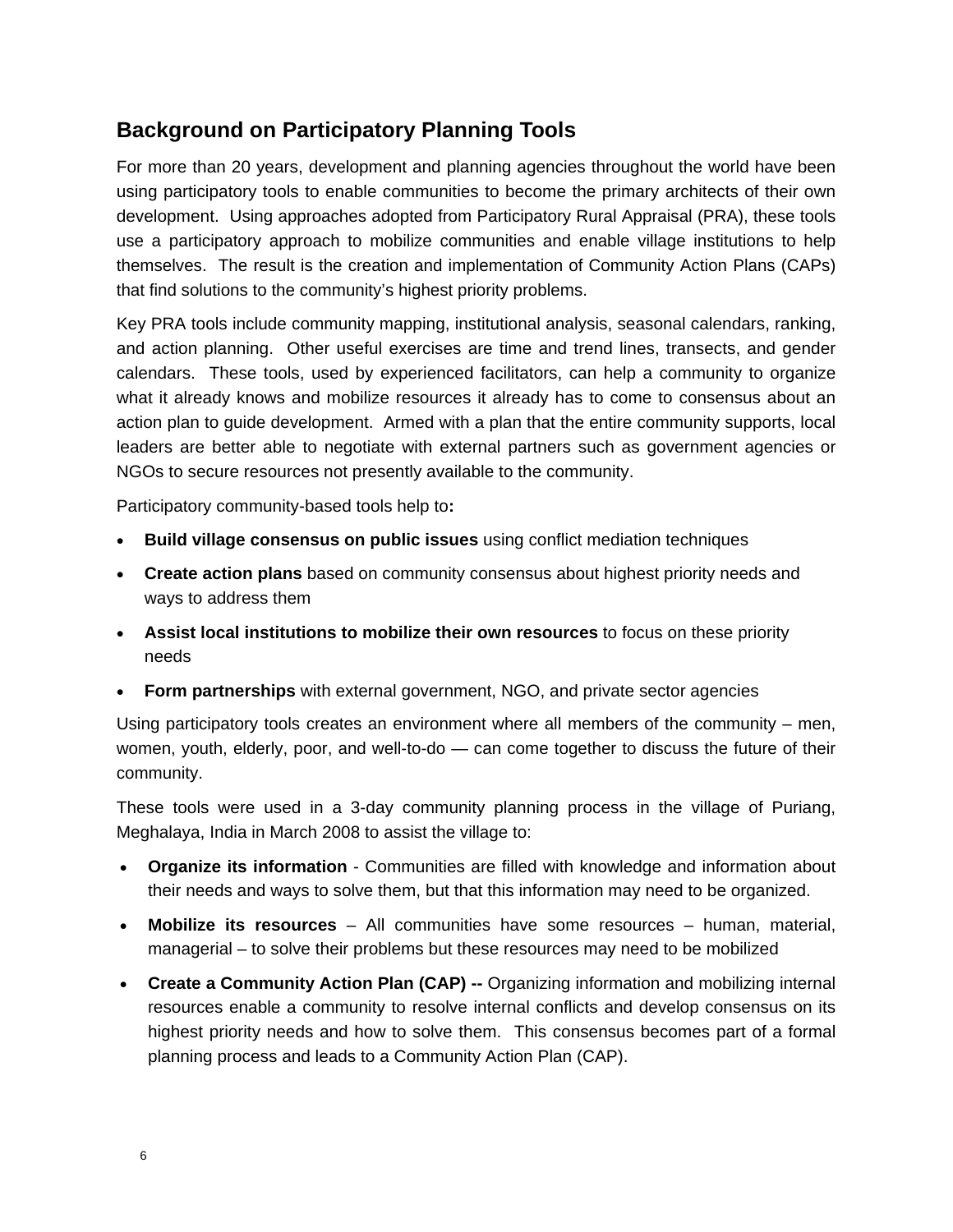The goal of the participatory planning meetings in Puriang, Meghalaya is to identify priority needs, to recognize its internal resources, to develop possible solutions, and to create a Community Action Plan that the entire village agrees upon. With this CAP, Puriang will be able to demonstrate to external government, NGO, and donor agencies that the community has conducted a serious analysis of its needs and is already making contributions toward meeting them.

### **Early Discussions**

The Unitarian-Universalist Congregation of Fairfax, Virginia (UUCF) has been in partnership with the Unitarian Church in Puriang, Meghalaya for the past three years. The Fairfax church has been supporting Puriang's Unitarian church and school as well as the village through an emergency fund. Over the years, several UUCF members have visited Puriang with a strong interest in assisting in improving the quality of life in Puriang and in alleviating poverty in the village.

The organization that organizes partnerships between Unitarian churches around the world is the Unitarian-Universalist Partner Church Council (UUPCC). The UUPCC also has a team lead by Professor Richard Ford that implements participatory Community Capacity Building programs in villages where partnerships exist. Dr. Ford is one of the founders of the techniques of Participatory Rural Appraisal (PRA) and has more than 40 years experience in implementing PRA tools around the world.

The Fairfax church was interested in offering such a program to Puriang. Through the UUPCC, it initiated discussions with the leadership of the UUNEI and leaders in Puriang about facilitating a set of participatory planning meetings. Professor Ford also met with several officers of the UUNEI as well as development specialists in Meghalaya and leaders in Puriang.

Professor Ford explained that **all** residents of Puriang must be invited to participate, not just the Unitarians. Participatory planning is never successful if people feel excluded from the process. Local leaders indicated that they were open to bringing all churches, organizations, and genders together for a participatory Community Capacity Building program. They were willing to the try this new participatory approach to planning.

Northeastern Hills University (NEHU) professor Dr. Nongkynrih recommended that the UUPCC contract with a local organization to facilitate the process. The Khatarshnong Socio-Organization (KSO) has a well-trained and experienced field staff who know the tools of participatory planning extremely well. Although they generally work in the Cherrapunjee area of Meghalaya, the Director expressed great interest in assisting with the program scheduled for Puriang.

It was decided that the planning meetings would be held in March 2008.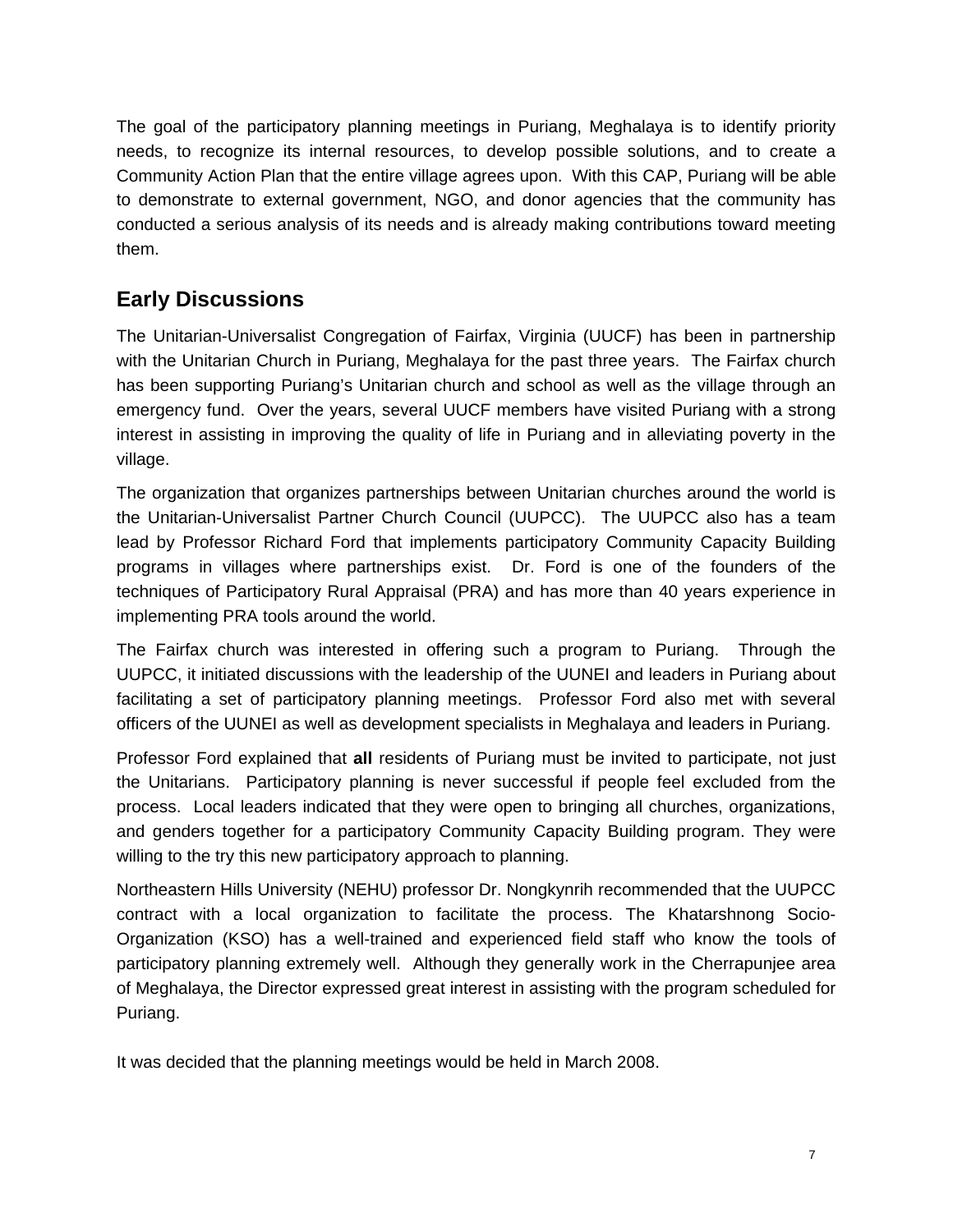### **Planning Meetings**

To organize and coordinate the Community Capacity Building program in Puriang, a team from the UUPCC in North America worked in conjunction with the KSO facilitators and leaders of the Unitarian Church of Puriang. This group coordinated a week of activities for the participatory planning process that included introductions and meetings with key officials and leaders.

### **Meetings with Local Officials**

The Community Capacity Building team met with the Block Development Officer (BDO) and the Member of Legislative Assembly (MLA). The purpose of these meetings was to inform these gentlemen that the team would be working in Puriang on implementing participatory planning meetings using PRA approaches. Both men expressed their thanks to the team for coming to Meghalaya and gave their support for the process.

### **Meetings with Village Headman, Elders and Executive Committee**

More than 25 people attended this meeting, including the Puriang's Headman. The Community Capacity Building team leaders explained the participatory planning process to the group and its link to PRA, often a critical factor in receiving Government of India financial resources. The team described the key steps in the process that would take place during three consecutive evening meetings:

- Identify the strengths & resources in village, Block, and District
- Discuss the needs of the community
- Build consensus on village priorities
- Prepare action plans to begin implementation of identified projects

The team stressed that everyone in the village is invited (men, women, youth), that everyone's ideas would be valued, and that everyone will be involved in developing the plan.

*Puriang's leaders attend a meeting to learn about participatory planning and to express their thoughts and concerns.* 

These leaders asked excellent questions and expressed several important concerns:

- One was whether the plan would be KSO's plan or the village's plan. The team reassured them that the plan would be Puriang's plan and that the facilitators would simply help implement the exercises.
- The village Secretary asked a key question "Will it really work?" The team explained that it only works if the village and its leadership decide to implement the plan and follow-up. A plan is simply a piece of paper until it is brought to life through the efforts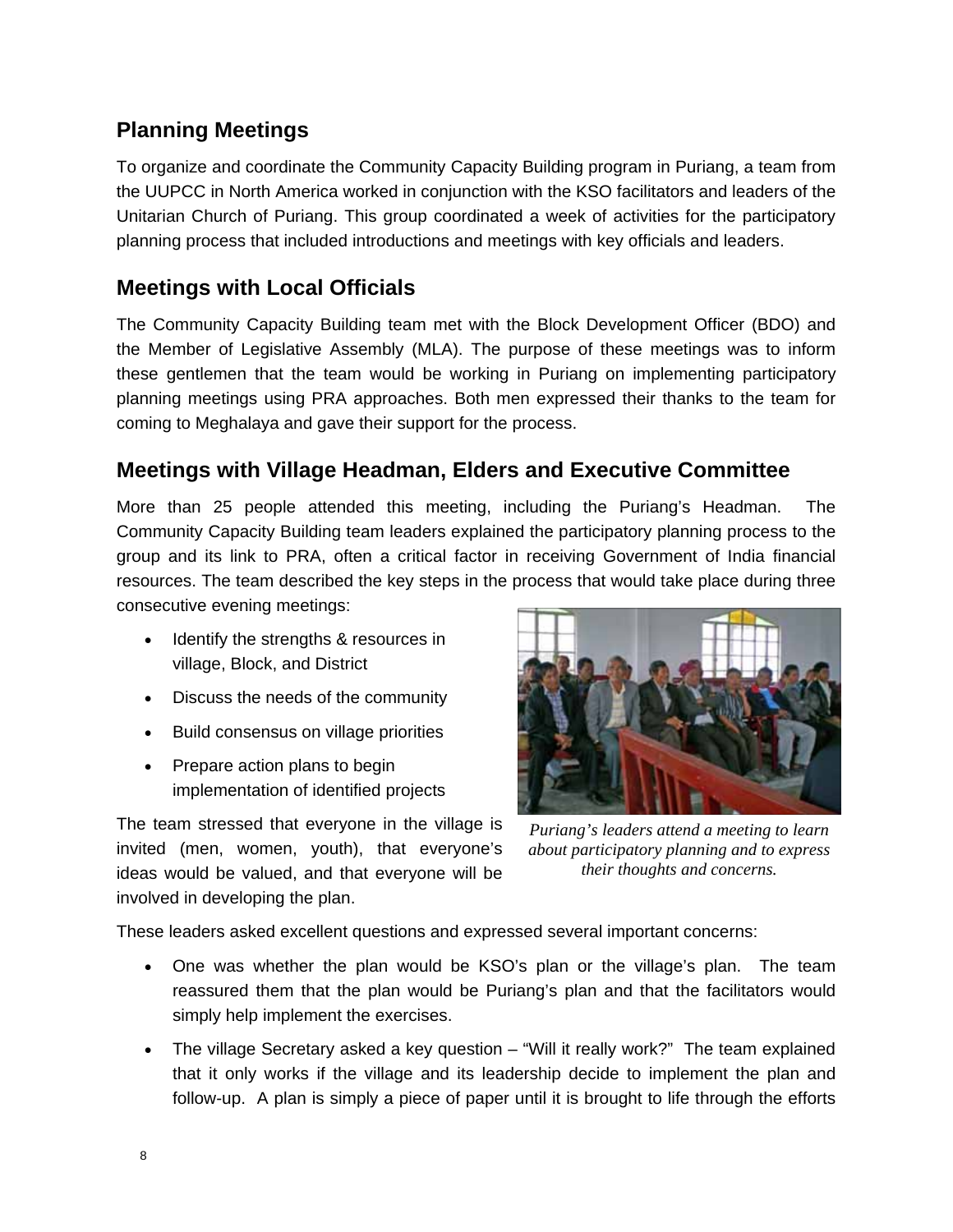of the Executive Committee and the people of Puriang.

• Another area of concern centered on whether the Executive Committee should be the only participants. The team explained that the more people who agree with the plan, the stronger the plan will be and requested that the Executive Committee permit the widespread participation of the village in the process.

To close the meeting, the Headman expressed his thanks and hopes that the program would be a success in bringing development to the village, but that he was concerned that it might fail. He wished the team God's blessings and told it that the elders and Executive Committee would meet to decide if the village would participate.

After meeting together, the Executive Committee and elders decided to allow the village to implement the 3-day participatory planning process.

### **Three Community Meetings**

Residents were informed of the meetings using a thorough publicity program. On Wednesday



*Residents attend the first planning meeting* 

evening, a man walked the village to invite people to attend.

Evening 1: Thursday -- The first night of meetings focused on data collection and information sharing. The facilitators led people through a series of exercises that helped participants share information about Puriang, its needs, and its strengths. More that 200 people attended the first evening's meetings and worked in three small groups on the activities described in Chapter 2. The group had excellent representation from both men and women. Several village elders and Executive Committee members attended.

Evening 2: Friday – More than 100 people participated, including village elders and Executive Committee members. The second evening focused on generating a comprehensive list of village needs and on coming to consensus on Puriang's most important needs. The activities included both small and large group activities as described in Chapter 3.

Evening 3: Saturday – More than 100 people participated on this evening as well. This evening focused on a detailed analysis of the top four village priorities – water systems, health care, agriculture, and the road to the fields. With that analysis, residents created Community Action Plans for these four top priorities. The activities included both small group and large group activities as described in Chapter 4. The meeting closed with the commitment of those Executive Committee members in attendance to present the information to the entire committee at their next Executive Committee meeting the last week in March.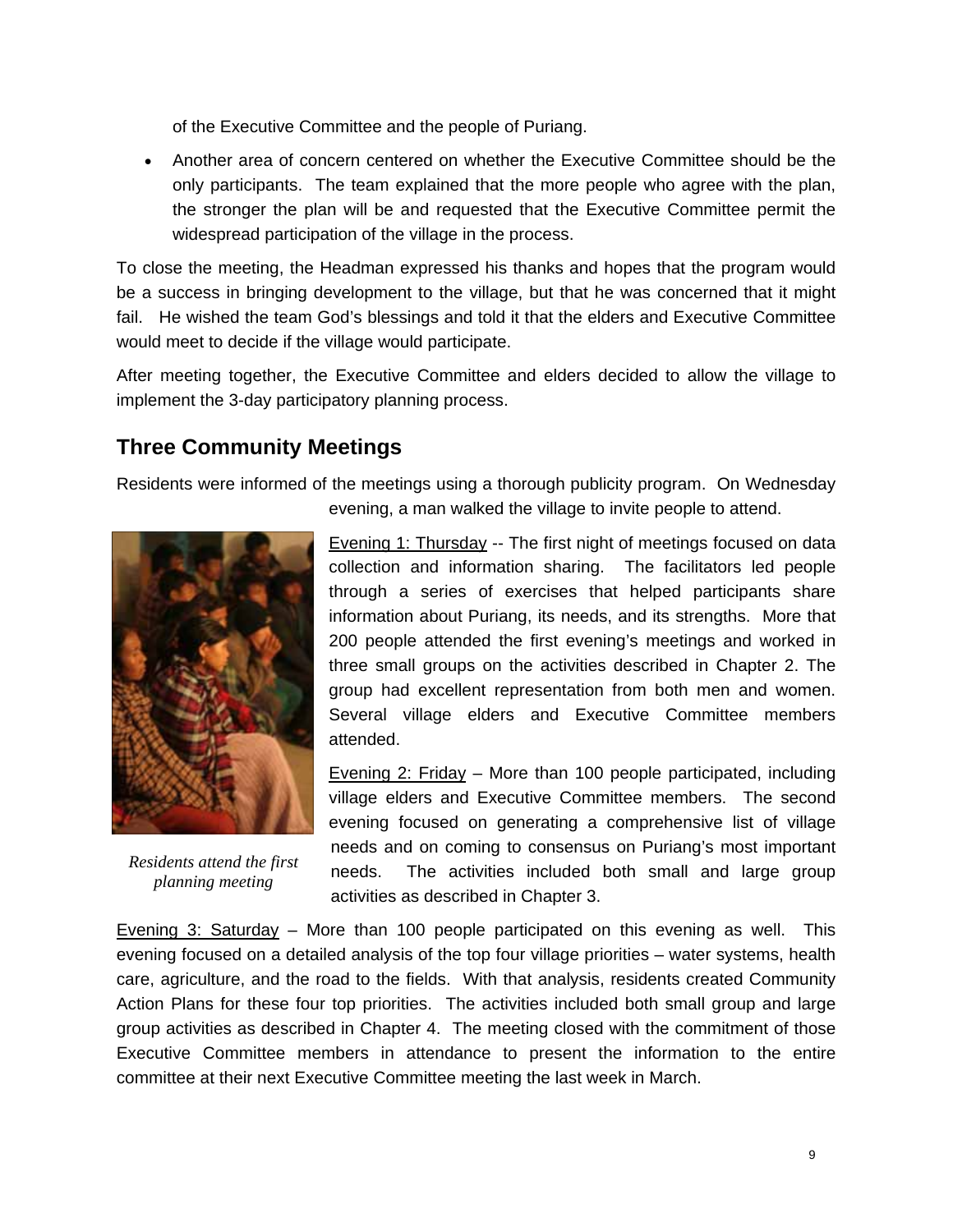# **Chapter 2 Data Gathering and Information Sharing**

### **Spatial Data**

Evening 1: Activity 1

### **Village Sketch Map**

#### **Objectives:**

- To create a sketch map of Puriang
- To use the mapping process to start discussion about the village and its development needs
- To use the map as a tool to tell the facilitation team about their villages accomplishments and resources as well as their needs

#### **Process:**

Participants in this activity were invited to draw a map of Puriang. They were encouraged to include the places where people live, work, play, learn, shop, and meet. They also were asked to show the natural resources that exist and where water sources are located. They also discussed public and private lands and their usage. They were asked to show places of importance, places where they like to be, and places they dislike.

At the end of the exercise, one person made a clear copy of the map on flip chart paper and reported back to the community the next day.

#### **Comments:**

The group that created the map included a mix of men, women, and youth. Participation and involvement in the process was excellent. Making the map and then analyzing its contents provided time to discuss needs of the community, including lack of a nearby water source, the extremely poor condition of the road leading to the fields, and lack of sanitation facilities. Participants also noted that there were not many small industries in the village. The mapping process did enable the group to highlight the village's accomplishments. For example, the community now has ten schools, including secondary education.

As the first night drew to a close, the group felt as if they had not finished putting everything on the map. They asked to borrow paper to continue mapping on their own during the day tomorrow. They brought this more complete map to the second night's meeting and presented it to the community. This new map highlighted the Puriang's neighborhoods and rivers.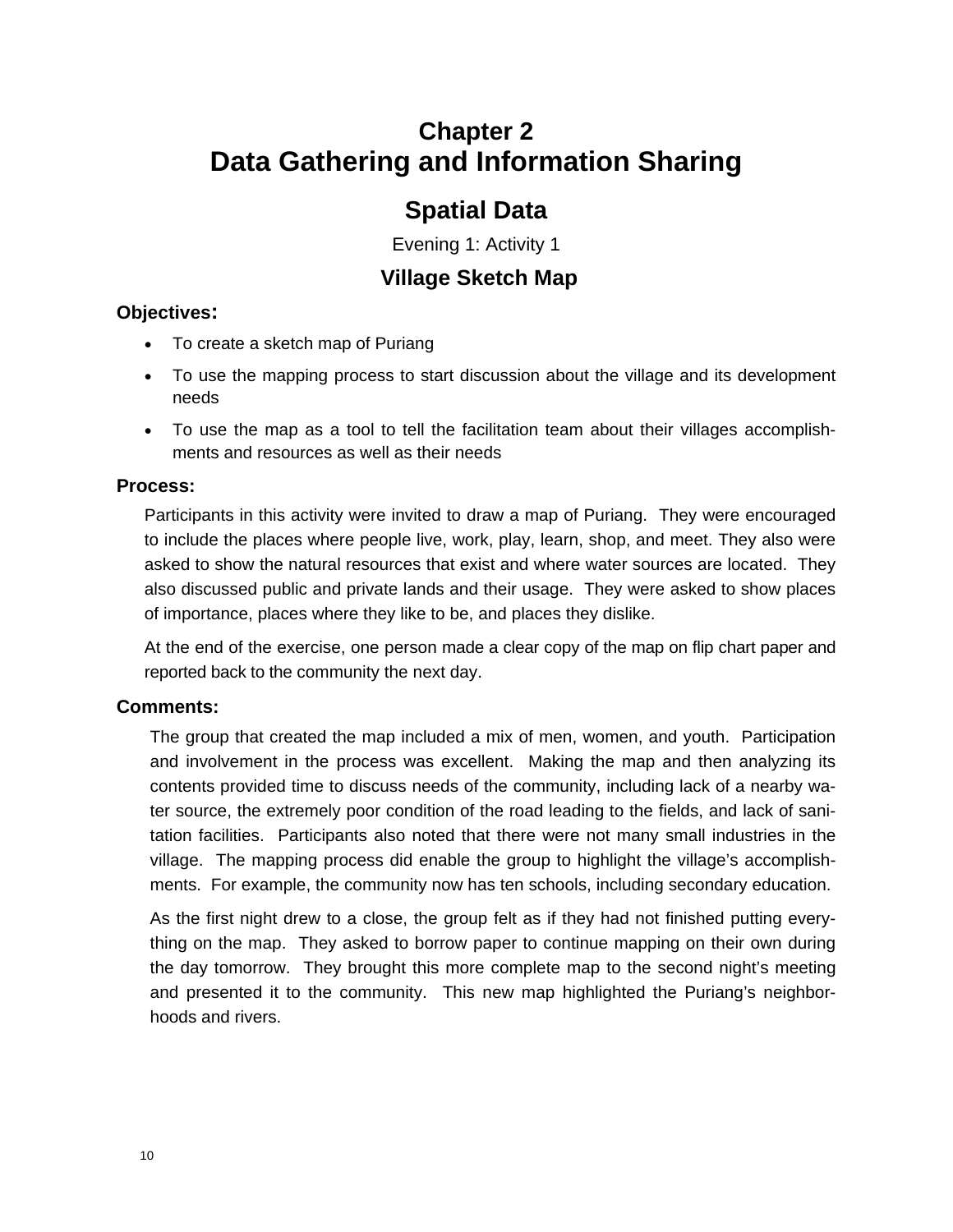

### **Puriang Village Map**

Beundary- Pudrawdong-Sur Roads - Surek  $-300$ Footpath - Lynti Kgal + (cemented) -Lynt. Kyat Footpath - en (unconnented) School  $-$  SKul ۵ - Imgmane church  $- +$ Playground - Jaka inlet Kai - [16] Communityhall-ImpDorbar - [88] [EH] Watersources - Tyllingum - 00 Mills cum Furniture - Kat'Khana tyllait ata, shea/of diegg-Af Community-preat - Khlaw Shnong - 97 Private land/ Private forest- Law monghynti - in ?  $c$  alteration land-Jaka  $ce^{\frac{1}{2}-\frac{1}{2}}$ Populated Avec - Jake Shong Shong Wah River.  $ManM$ Rock.<br>Dorbor Hell & 2 shows - fingdombor 2 showng -Rock-

 **Key**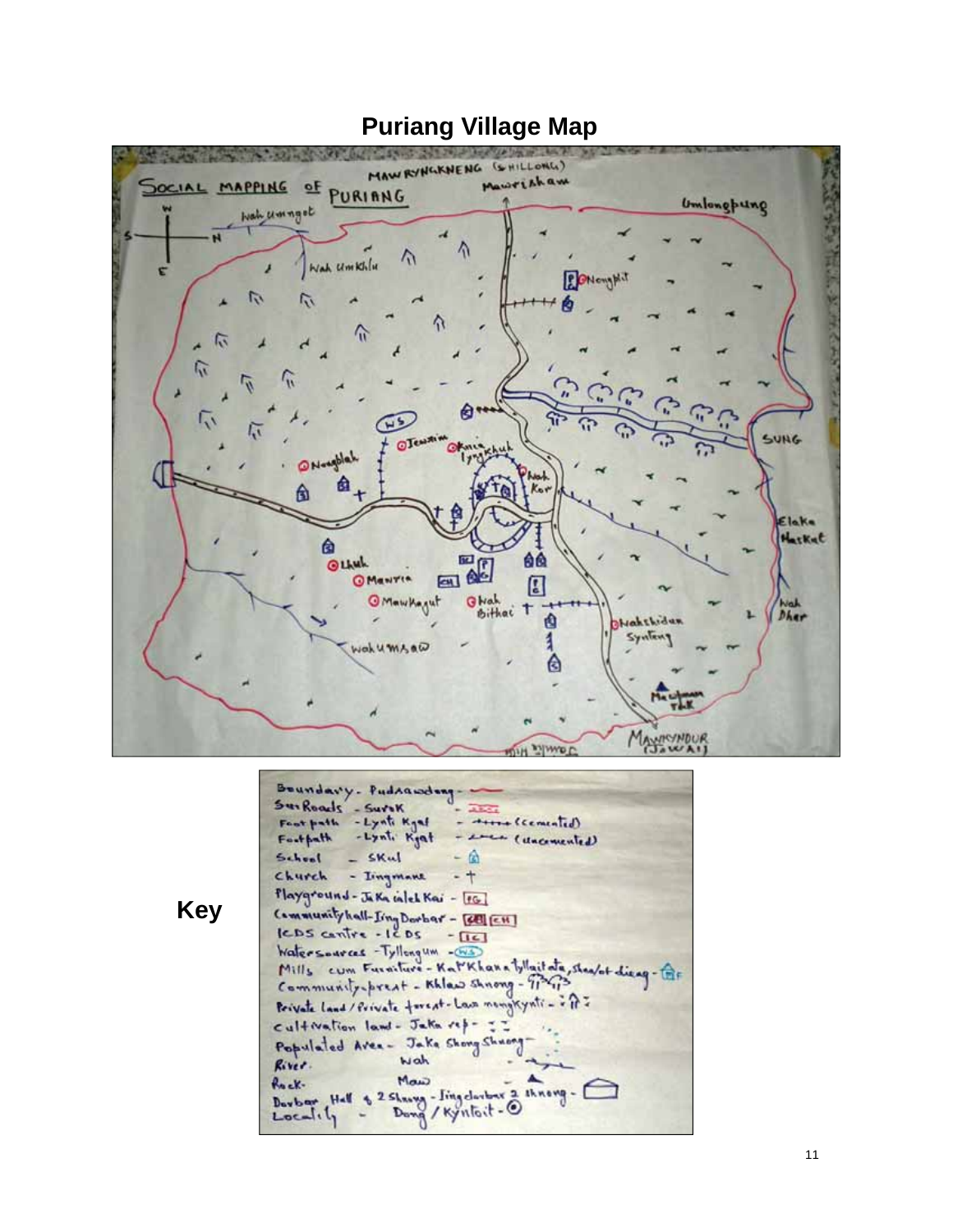# **Data Gathering and Information Sharing Institutional Data**

Evening 1: Activity 2

### **Organizational and institutional Analysis**

#### **Objectives:**

- To determine which institutions in the community are the most significant and why
- To assess villagers' perceptions about which groups cooperate most effectively with each other
- To identify missing elements in a village's institutional capability

#### **Process:**

Villagers were shown an example on an institutional analysis. The facilitator explained that the larger circles represented the more important institutions and the smaller circles the less important. They were asked to list organizations that existed within Puriang and then those that exist outside the village. After creating the list, they indicated the importance and influence of each group by ranking and size of circle. They were also asked to consider such things as the number of beneficiaries, quality of service, and implementation of positive changes when deciding on a group's importance.

#### **Comments:**

The village has many organizations that act and work within the community and the various churches and schools. The Executive Committee was considered the most important institution because of its role in planning village participation in government programs and as interface with key outside organizations such as the Block and their elected Member of Legislative Assembly (MLA). The School Management Committees were also seen as critical to improving schools and managing teacher's salaries. The group selected the Health and Sanitation Committee as the third most important organization. This is a new committee and is only getting started in its work. Clearly, the participants are hoping that it is able to implement improvements in sanitation and health.

Although the village does not have a Village Development Committee, there are a number of organizations that are working in poverty reduction. People valued the Ration Committee's role in providing food to those who are extremely poor. They also considered the ICDS's role as important because it is the only village source of nutritional information and protein-rich food for pregnant women and small children.

The Village Defense Party was cited as doing a very good job at providing police services to Puriang and as having made a real impact in reducing the amount of alcohol that was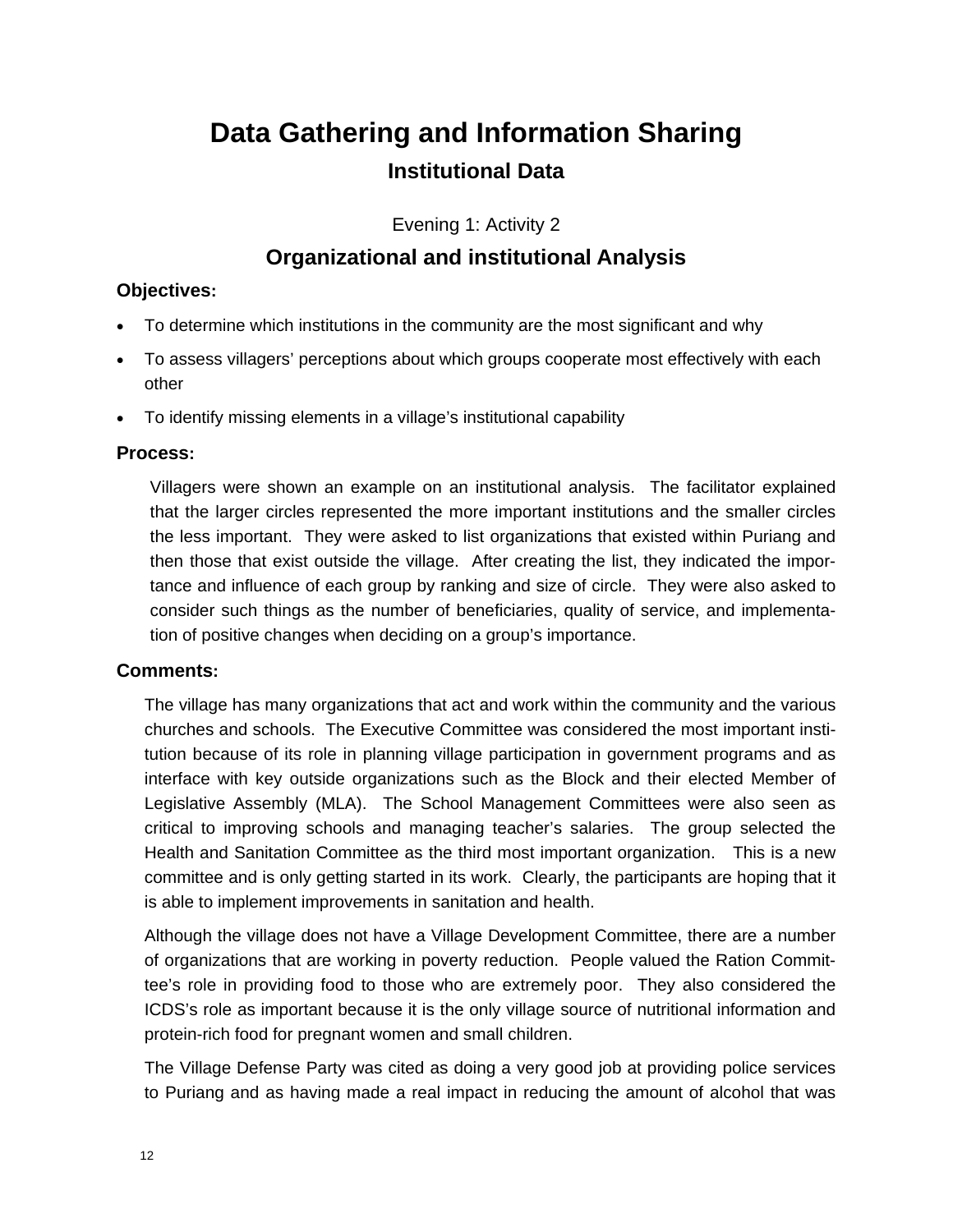sold improperly in the village.

.

The churches all had women and youth groups, but they seemed to work separately. There are two new Self Help Groups (SHGs) in Puriang. They are closely associated with the poverty alleviation efforts of several other small groups in the community.

The Public Health Center (PHC) was considered the most vital institution outside of the village because there are no health services within the community. Many residents are concerned about having a strong and effective PHC. The Block office had an important influence in rolling out government development and poverty alleviation schemes and as a conduit to other government funding sources.



### **Puriang Institutional Analysis**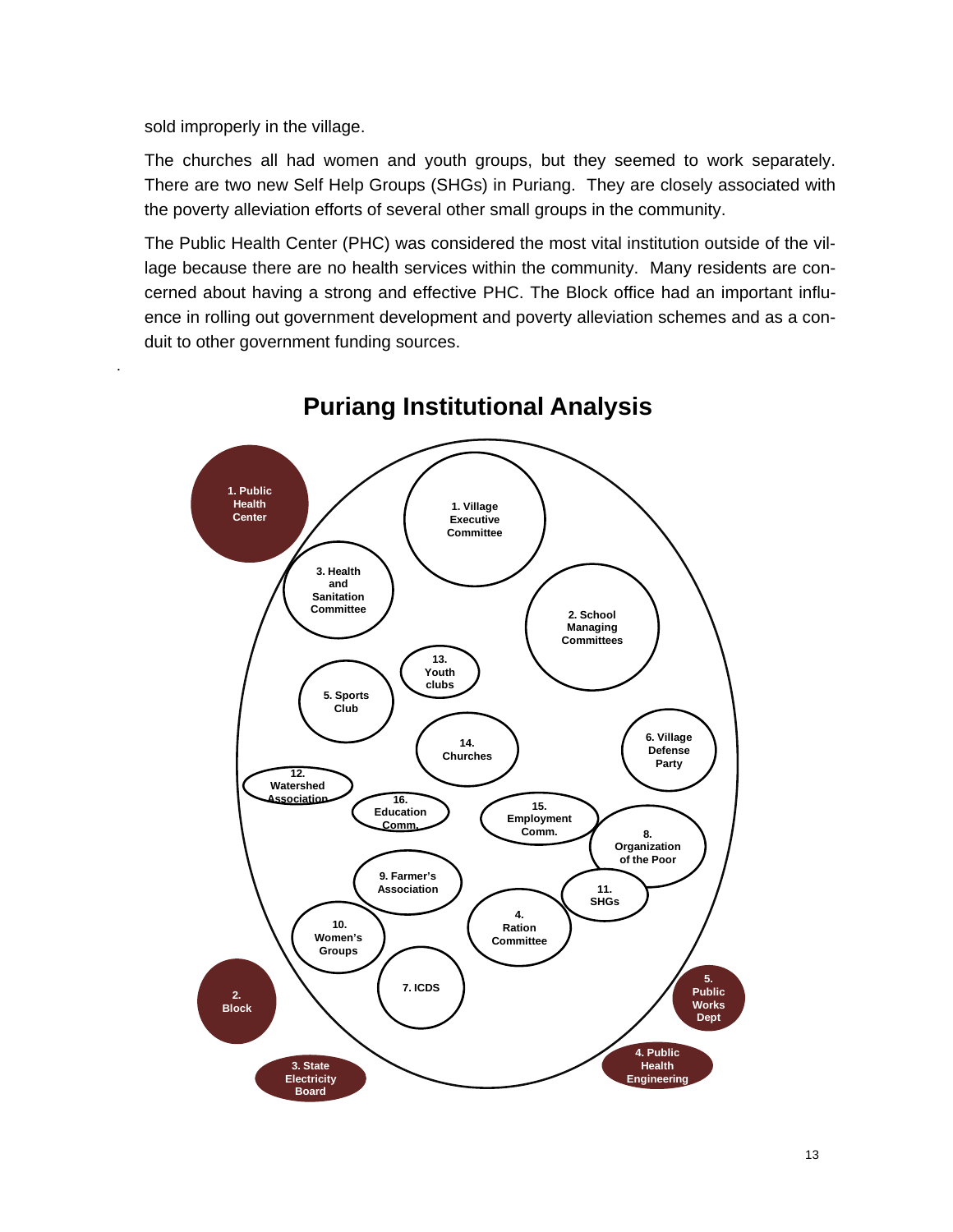# **Puriang Institutional Analysis**

### **Detailed List of Organizations, Schools, and Churches**

### **Inside the Village (by importance)** 1. Village Executive Committee 2. School Managing Committee i. Unitarian Secondary School ii. Puriang Secondary School iii. Govt. Lower Primary School iv. Presbyterian L.P. School v. Iewrim L.P School (private) vi. Church of God L.P. School vii. Roman Catholic L.P. School viii. Marbrandos L.P. School (private) ix. Sawkyntoit L.P. School (village) x. Nongplit L.P. School (private) 3. Health and Sanitation Committee 4. Ration Committee 5. Sports Club 6. Village Defence Party 7. ICDS 8. Organization of the Poor 9. Farmers Association 10. Women's Organizations (one at each church) 11. Self Help Group 1 and 2 12. Watershed Association

- 13. Youth Club (one at each church)
- 14. Religious Groups
	- i. Presbyterian
	- ii. Unitarian
	- iii. Church of God
	- iv. Catholic
	- v. Church of Christ
- 15. Village Employment Committee (VEC)
- 16. Village Education Committee (VEC)

#### **Outside the Village (by importance)**

- 1. PHC (Public Health Center)
- 2. Block
- 3. Me SEB (Meghalaya State Electricity Board)
- 4. PHE (Public Health Engineering)
- 5. PWD (Public Work Dept)



*Participants creating Puriang's institutional analysis* 



*A group representative reports the team's findings to everyone*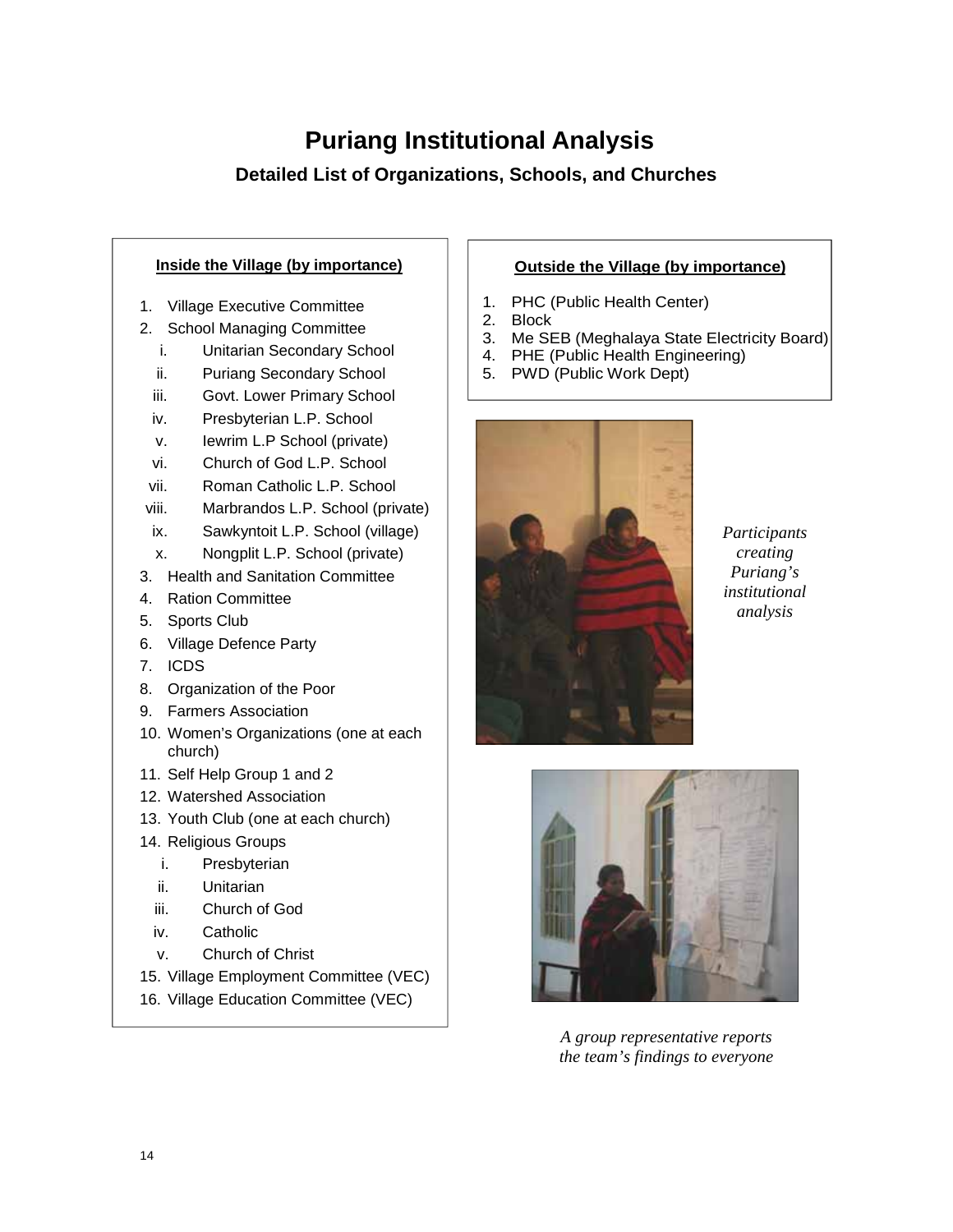# **Data Gathering and Information Sharing Temporal Data**

Evening 1: Activity 3

### **Recent Village History and Stories**

#### **Objectives:**

- To encourage community residents to reflect on changes taking place in their community, especially in the last 15 to 20 years
- To open conversations on the meaning of these changes

#### **Process:**

Participants were asked to talk about the recent history of Puriang and the major activities that have impacted or changed in the village. After completing the history, they were asked why they liked living in Puriang.

#### **Comments:**

Participants listed recent events in the village. With the exception of the terrible floods of 1974, many accomplishments in health, education, and organization were noted. They also really appreciated that Puriang generally has an adequate food supply and that the village's hillside location results in a lower incidence of malaria which would reduce their productivity.

| 1974      | Torrential floods affected the crops tremendously.                          |
|-----------|-----------------------------------------------------------------------------|
| 1974-1975 | Electricity was connected because the Presbytery requested and needed it    |
| 1990      | ICDS nutritional program introduced for pregnant women and children under 6 |
| 1990      | First upper primary school opened (Grades 5-7)                              |
| 1991-1993 | Roads paved                                                                 |
| 1999      | First secondary school opened (Grades 9-10)                                 |
| 2005      | Village Executive Committee established                                     |

#### **Recent Village History**

#### **Reasons Why People Like Living in Puriang**

• I was born here and it is my homeland We have enough food Unlike some villages, we have enough water -- even in the dry season • There are enough places to work • We have a better climate than other villages. We are high up on the hills so there are fewer mosquitoes and malaria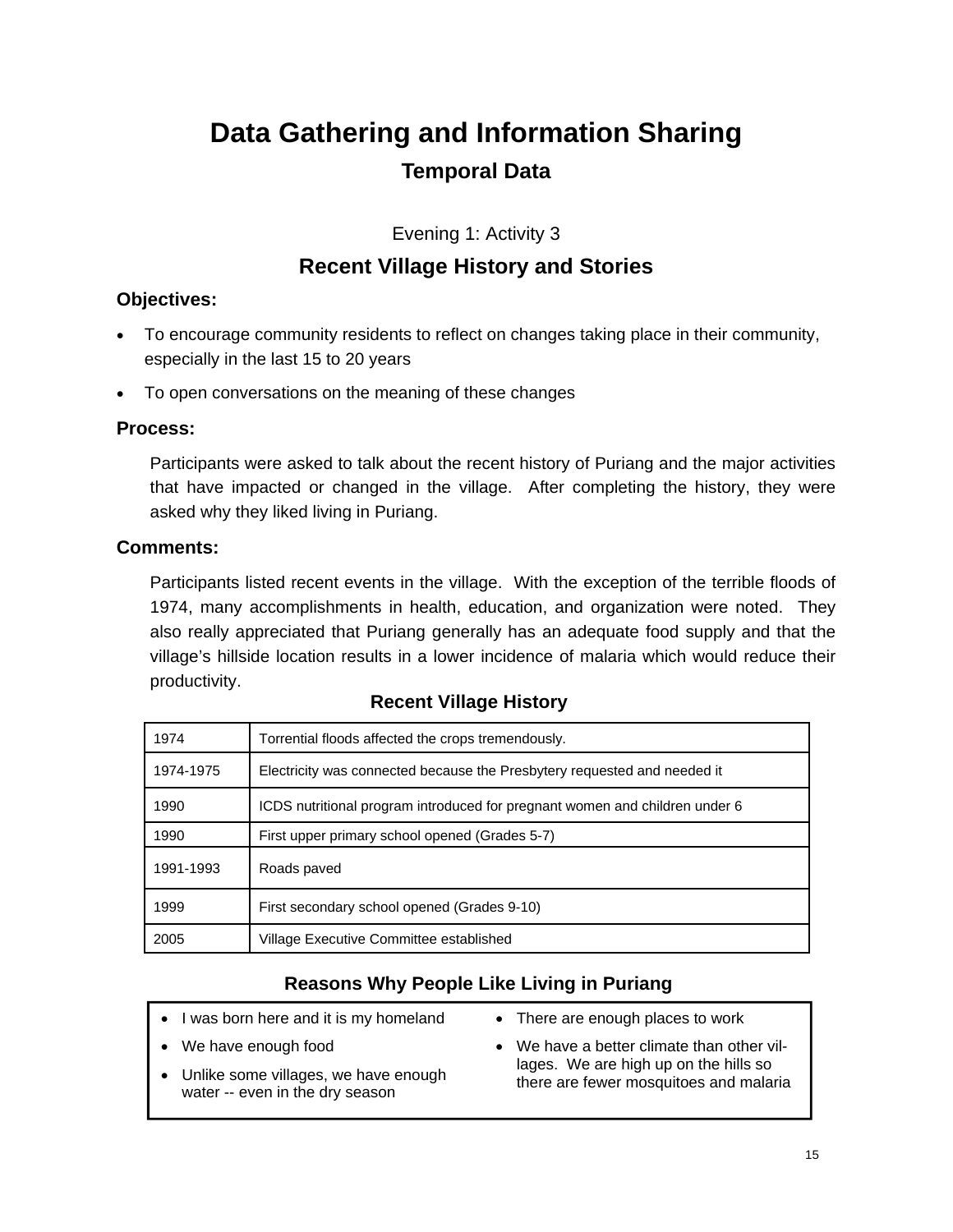# **Data Gathering and Information Sharing Temporal Data**

Evening 1: Activity 4

### **Seasonal Calendar**

#### **Objectives:**

- To show activities that go on throughout the year
- To discuss the demands on their time at various times of the year

#### **Process:**

Participants were asked to create a seasonal calendar showing what happens throughout the year in the village. They were asked to consider weather, water, crop production, livestock production, available resources (natural & human), human health, wood collection, and other annual activities.

#### **Comments:**

As an agriculturally-based community, the participants immediately charted the activities associated with planting, maintaining, and harvesting the fields and their most important crops. Animal diseases become a concern in concentrated periods associated either with the dry season or the rainy season. No veterinary services exist in the village. During the monsoon season, cholera and dysentery become common among Puriang residents.

The school calendar coincides with the key holidays in the area—Christmas and New Years. During December and January, school is closed for these holidays. It is also closed because these are the coldest months and there is no heat in the school.

The workload for farm workers and families is also lower during December and January.

*Facilitator H.H. Mohrmen draws the seasonal calendar with input from more than 80 Puriang residents* 

KUN **GALCAN**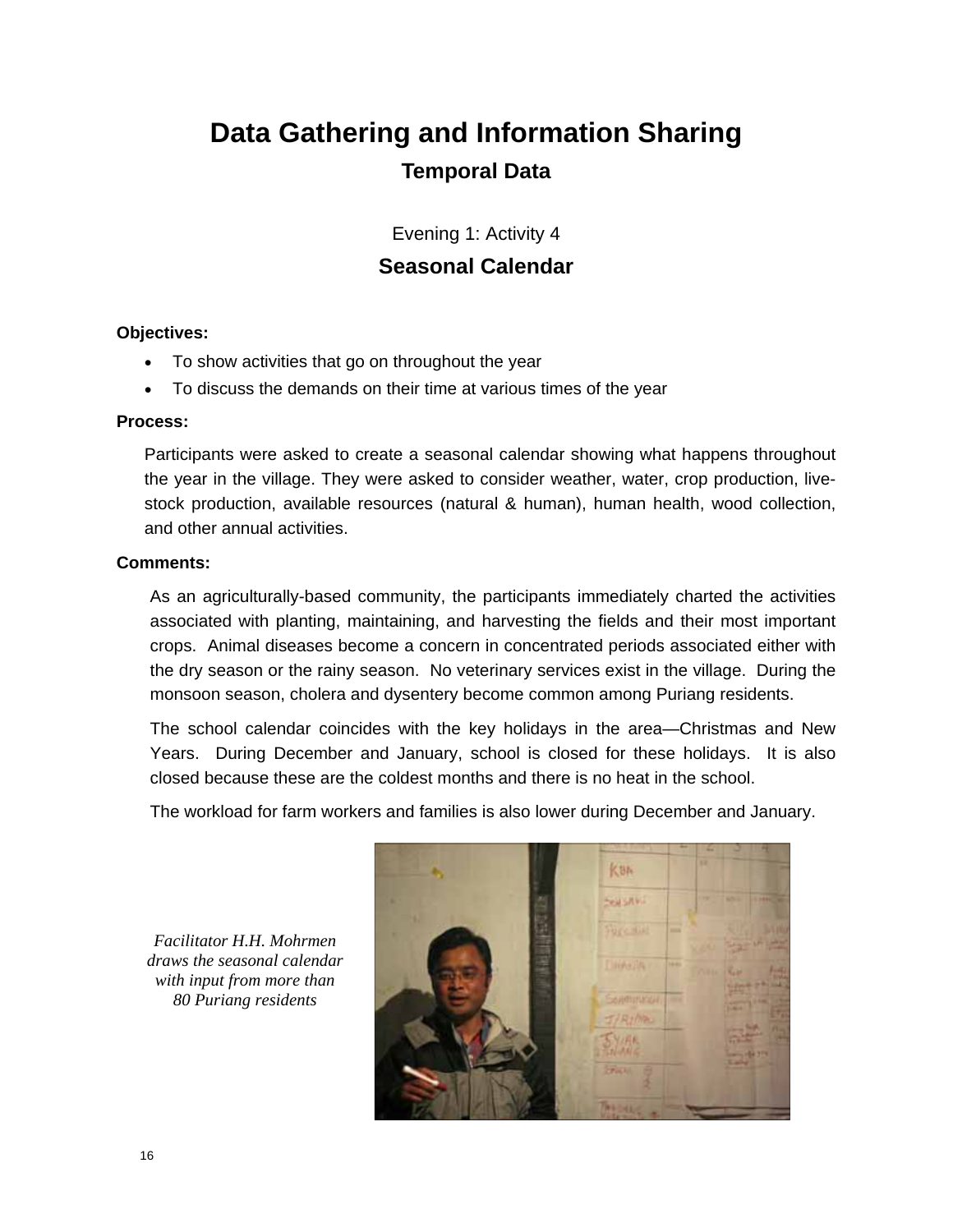| + + + + +<br>+ + + + +<br>$\leftrightarrow \leftrightarrow \leftrightarrow$<br>No School<br>Dec<br>$\ddot{\bullet}$<br>٠<br>$\bullet$<br>*****<br>+ + + + +<br><b>+++++</b><br>+ + + + +<br><b>*****</b><br>Exams<br>$\frac{5}{2}$<br>$\bullet$<br>***<br>$\bullet$<br>*****<br><b>*****</b><br>* * * * *<br><b>+++++</b><br><b>*****</b><br>* * * * *<br>Exams<br>ö<br>$\bullet$<br>$+ + +$<br>*****<br>*****<br>+ + + + +<br>* * * * *<br>Sep<br>$\bullet$<br>***<br>Independence<br>Day<br>$+ + +$<br>*****<br>+ + + + +<br>+ + + + +<br><b>*****</b><br>Aug<br>$\ddot{\bullet}$<br>$\bullet$<br>$\bullet$<br>$+ + +$<br>+ + + + +<br>+ + + + +<br>*****<br>*****<br>+ + + + +<br>٠<br>+ + + + +<br>+ + + +<br>ミ<br>$\bullet$<br>***<br>+ + + + +<br>*****<br><b>*****</b><br><b>*****</b><br><b>+++++</b><br>* * * * *<br>$\bar{5}$<br><b>Break</b><br>$\bullet$<br>$\bullet$<br>$\bullet$<br>*****<br>+ + + + +<br>*****<br><b>*****</b><br>+ + + + +<br>*****<br>*****<br>Nay<br>****<br>$+ + + +$<br>+ + + + +<br>*****<br>+ + + + +<br>+ + + + +<br>+ + + + +<br>Apr<br>****<br>$\ddot{\bullet}$<br>+ + + + +<br>+ + + + +<br>*****<br>٠<br>+ + + + +<br>+ + + +<br><b>Mar</b><br>+ + + +<br>٠<br>$\bullet$<br>$\bullet$<br>٠<br>+ + + + +<br>Republic<br>Day<br>$\bullet$<br>Feb<br>****<br>26 <sup>th</sup><br>٠<br>$\bullet$<br>$\frac{1}{2}$<br>$\bullet$<br>$\overset{\bullet}{\bullet}$<br>$\bullet$<br>◆◆<br>٠<br>+ + + + +<br>+ + + + +<br>New Years<br>No School<br>Jan<br>$\bullet$<br>$\bullet$<br>***<br>٠<br>Tomatoes<br>Coriander<br>Type of<br>Chickens<br>Firewood<br>Works<br>Festivals<br>Schools<br>lliness-<br>llness-<br>llness-<br>Cutting<br>People<br>French<br>Beans<br>Rice<br>Paddy<br>Cows<br><b>Chili</b><br>Pigs<br>17 |
|--------------------------------------------------------------------------------------------------------------------------------------------------------------------------------------------------------------------------------------------------------------------------------------------------------------------------------------------------------------------------------------------------------------------------------------------------------------------------------------------------------------------------------------------------------------------------------------------------------------------------------------------------------------------------------------------------------------------------------------------------------------------------------------------------------------------------------------------------------------------------------------------------------------------------------------------------------------------------------------------------------------------------------------------------------------------------------------------------------------------------------------------------------------------------------------------------------------------------------------------------------------------------------------------------------------------------------------------------------------------------------------------------------------------------------------------------------------------------------------------------------------------------------------------------------------------------------------------------------------------------------------------------------------------------------------------------------------------------------------------------------------|
|                                                                                                                                                                                                                                                                                                                                                                                                                                                                                                                                                                                                                                                                                                                                                                                                                                                                                                                                                                                                                                                                                                                                                                                                                                                                                                                                                                                                                                                                                                                                                                                                                                                                                                                                                              |
|                                                                                                                                                                                                                                                                                                                                                                                                                                                                                                                                                                                                                                                                                                                                                                                                                                                                                                                                                                                                                                                                                                                                                                                                                                                                                                                                                                                                                                                                                                                                                                                                                                                                                                                                                              |
|                                                                                                                                                                                                                                                                                                                                                                                                                                                                                                                                                                                                                                                                                                                                                                                                                                                                                                                                                                                                                                                                                                                                                                                                                                                                                                                                                                                                                                                                                                                                                                                                                                                                                                                                                              |
|                                                                                                                                                                                                                                                                                                                                                                                                                                                                                                                                                                                                                                                                                                                                                                                                                                                                                                                                                                                                                                                                                                                                                                                                                                                                                                                                                                                                                                                                                                                                                                                                                                                                                                                                                              |
|                                                                                                                                                                                                                                                                                                                                                                                                                                                                                                                                                                                                                                                                                                                                                                                                                                                                                                                                                                                                                                                                                                                                                                                                                                                                                                                                                                                                                                                                                                                                                                                                                                                                                                                                                              |
|                                                                                                                                                                                                                                                                                                                                                                                                                                                                                                                                                                                                                                                                                                                                                                                                                                                                                                                                                                                                                                                                                                                                                                                                                                                                                                                                                                                                                                                                                                                                                                                                                                                                                                                                                              |
|                                                                                                                                                                                                                                                                                                                                                                                                                                                                                                                                                                                                                                                                                                                                                                                                                                                                                                                                                                                                                                                                                                                                                                                                                                                                                                                                                                                                                                                                                                                                                                                                                                                                                                                                                              |
|                                                                                                                                                                                                                                                                                                                                                                                                                                                                                                                                                                                                                                                                                                                                                                                                                                                                                                                                                                                                                                                                                                                                                                                                                                                                                                                                                                                                                                                                                                                                                                                                                                                                                                                                                              |
|                                                                                                                                                                                                                                                                                                                                                                                                                                                                                                                                                                                                                                                                                                                                                                                                                                                                                                                                                                                                                                                                                                                                                                                                                                                                                                                                                                                                                                                                                                                                                                                                                                                                                                                                                              |
|                                                                                                                                                                                                                                                                                                                                                                                                                                                                                                                                                                                                                                                                                                                                                                                                                                                                                                                                                                                                                                                                                                                                                                                                                                                                                                                                                                                                                                                                                                                                                                                                                                                                                                                                                              |
|                                                                                                                                                                                                                                                                                                                                                                                                                                                                                                                                                                                                                                                                                                                                                                                                                                                                                                                                                                                                                                                                                                                                                                                                                                                                                                                                                                                                                                                                                                                                                                                                                                                                                                                                                              |
|                                                                                                                                                                                                                                                                                                                                                                                                                                                                                                                                                                                                                                                                                                                                                                                                                                                                                                                                                                                                                                                                                                                                                                                                                                                                                                                                                                                                                                                                                                                                                                                                                                                                                                                                                              |
|                                                                                                                                                                                                                                                                                                                                                                                                                                                                                                                                                                                                                                                                                                                                                                                                                                                                                                                                                                                                                                                                                                                                                                                                                                                                                                                                                                                                                                                                                                                                                                                                                                                                                                                                                              |
|                                                                                                                                                                                                                                                                                                                                                                                                                                                                                                                                                                                                                                                                                                                                                                                                                                                                                                                                                                                                                                                                                                                                                                                                                                                                                                                                                                                                                                                                                                                                                                                                                                                                                                                                                              |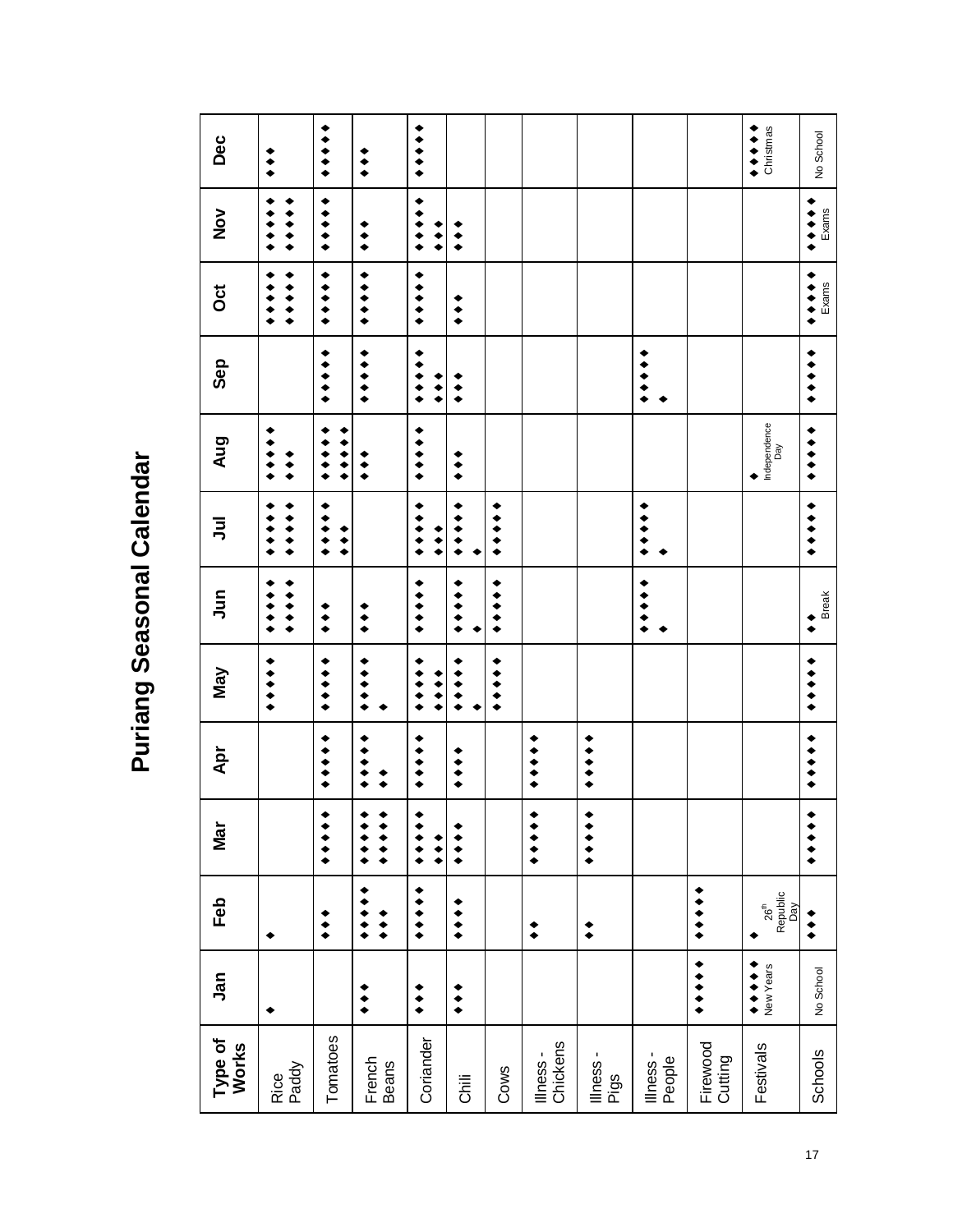# **Data Gathering and Information Sharing Gender Data**

Evening 1: Activity 5

### **Roles of Men, Women, and Youth**

#### **Objectives:**

• To learn the different roles that men, women, and youth play.

#### **Process:**

Participants were asked to list the key roles that men, women, and youth play in the community both at work and at home.

#### **Comments:**

Men and women both indicated that they felt responsible for their families and played an active role in bringing their children up. They split their family responsibilities with men responsible for teaching children skills such as hunting, fishing, and farming. Women take on the responsibility for making sure the children attended school and completed their homework. The men are responsible for hunting, fishing, and farming They also do most of the firewood cutting and charcoal burning. Although women do work in the fields, they spend more time cooking, washing, and carrying water. Women are also responsible for selling produce in the market towns. Young people also carry water before and after school. Young people assist in caring for their young siblings each day.

| Women                                                                   | <b>Men</b>                                                              | Youth                        |
|-------------------------------------------------------------------------|-------------------------------------------------------------------------|------------------------------|
| Taking care of children                                                 | Farming                                                                 | Influenced by parents        |
| Cooking                                                                 | Hunting                                                                 | Play football                |
| Washing                                                                 | Fishing                                                                 | Singing in the church        |
| Market                                                                  | Cut reeds to make baskets                                               | Hangout                      |
| Responsible for making sure chil-<br>dren do their studies and homework | Responsible for teaching children<br>skills - hunting, fishing, farming | Looking after young siblings |
| Sell produce at the market in Shil-<br>long or Jowai                    | Firewood cutting                                                        | Homework                     |
| Responsible for family                                                  | Responsible for family                                                  | Carry water                  |
| Carry water                                                             | Prepare wood for house                                                  |                              |
|                                                                         | Burn charcoal                                                           |                              |
|                                                                         | Make baskets to carry vegetables                                        |                              |
|                                                                         | Play football                                                           |                              |

#### **Key Roles and Responsibilities**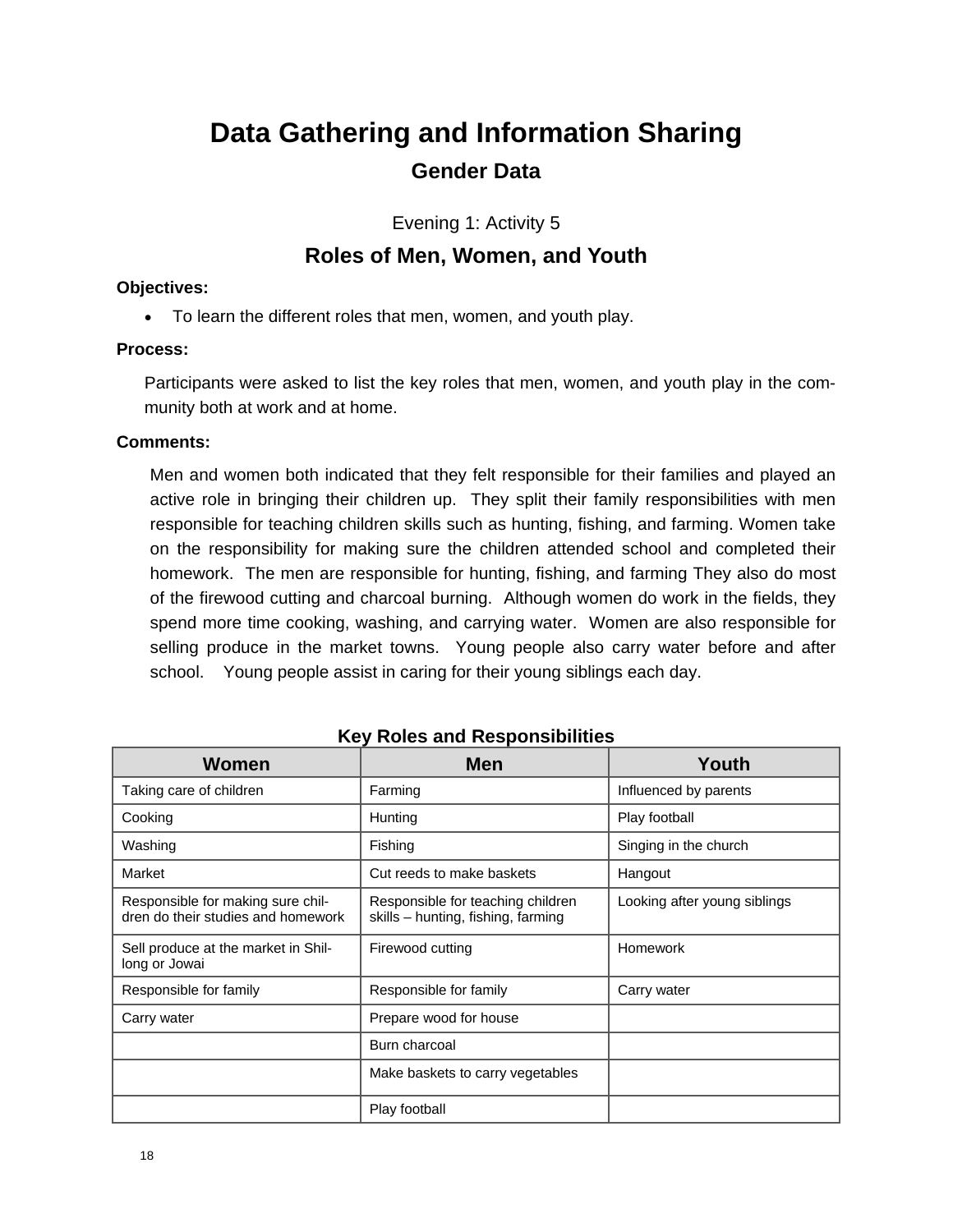# **Chapter 3 Needs Analysis and Prioritization**

Evening 2: Activity 1

### **Listing of Unranked Needs**

#### **Objectives:**

Create a list of community needs without ranking them by importance

#### **Process:**

Based on the discussion generated during the first evening's activities, the facilitators listed what they perceived to be the community's needs. This list was presented to the community for verification and also for additions. The large group split into three teams to evaluate the list. A revised list of unranked needs was then compiled which included comments from all three teams.

#### **Comments:**

Thus far, parallel data collection tasks have been used to collect spatial, temporal, institutional, and social information. The first night's activities were designed to assist the community to organize information on both its accomplishments and its needs. Participation the first night was excellent, so a substantial number of needs arose during the evening's discussions.

The facilitators compiled a list of approximately 25 needs. Because the list was long, the needs were reshaped into nine categories. This list and these categories were reviewed in the small group analyses. The discussion was lively and many additional needs were identified. These were added to the original list and a complete list of unranked needs was compiled.

One key area of addition was the lack of small businesses and services in the community. People wished there was a tailor, a barber, a blacksmith, and an agricultural supply shop. The youth were vocal in making sure that additional educational concerns of theirs were added to the list—the lack of a school bus during the monsoon season and a desire for night classes so young people who must work the fields during the day could complete their education in the evening. Additional health concerns were also added, focusing on the difficulty of getting medicines or ambulance transportation.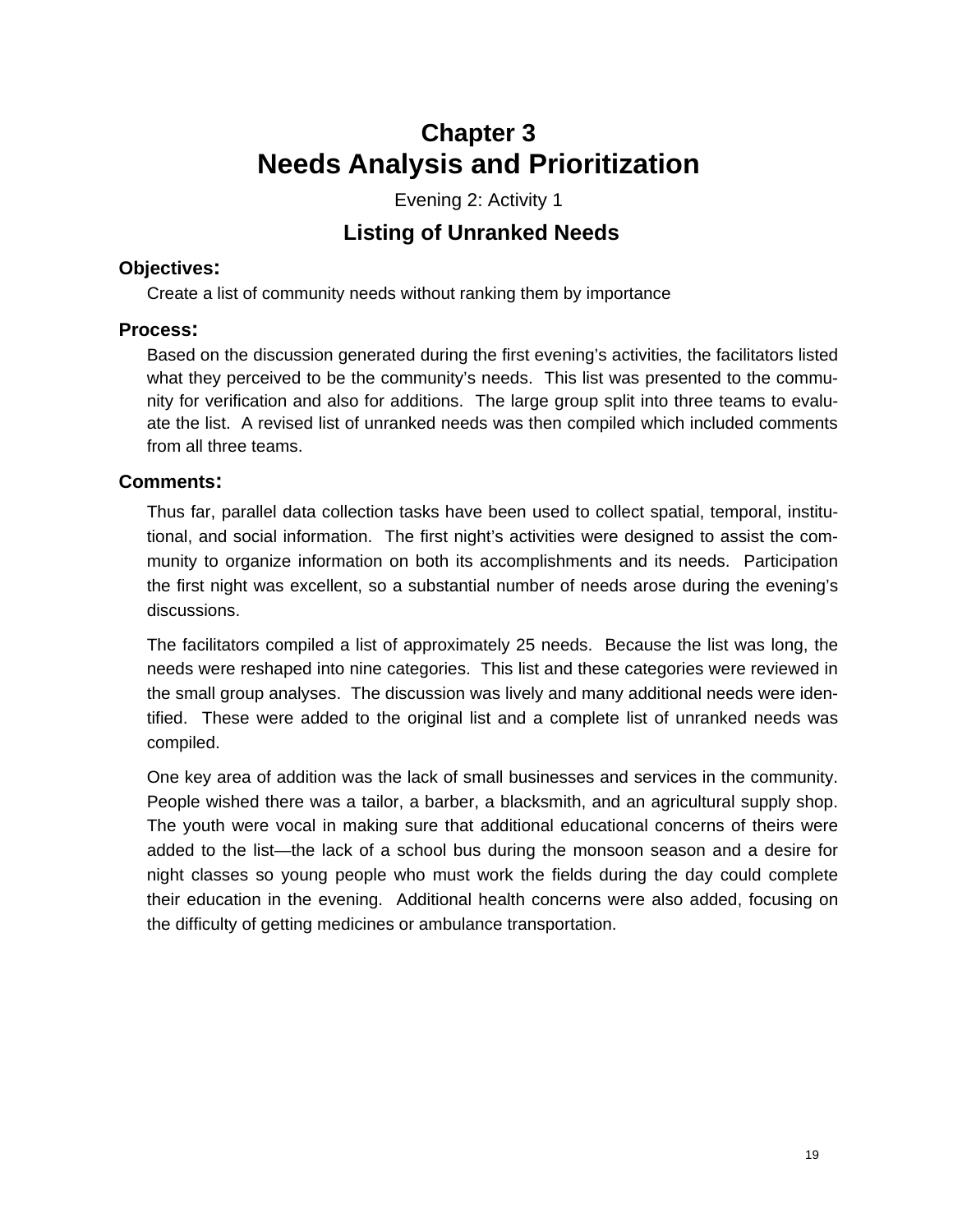### **Preliminary List of Unranked Needs for Participant Review**

#### **Education**

- Not all village children attend school
- Low teacher salaries
- Teacher grants for salaries

#### **Health Care Systems**

- No health services for village
- Not many people to teach health skills in the village
- Not many people with knowledge of health in the village
- No pharmacy in village
- No regular health worker visits
- High costs for health care and transportation
- Seasonal diseases like cholera and dysentery

#### **Water Supply**

- Carrying water takes a lot of time
- No water supply into the village

#### **Small Industries / Income Generating Activities**

- Not many small industries
- Not many ways to earn an income except agriculture

#### **Agriculture**

- Crops sell at very low prices at harvest time
- Middleman makes all the money
- No storage facilities to sell crops at a different time
- No food processing facilities (to can tomatoes or make finished product to sell at higher prices)

#### **Recreational Facilities**

- Sports facilities could be improved
- No recreational center
- A place for cultural events

#### **Road to Sung**

The road to the fields is unpaved

#### **Sanitation**

- No garbage site
- Not many latrines
- Not everyone has sanitation education/ knowledge

#### **Capacity Building**

• No training for village groups in how to work cooperatively to achieve goals

*One of the three groups reviews the preliminary list of unranked needs. They added several more village needs to this list.* 

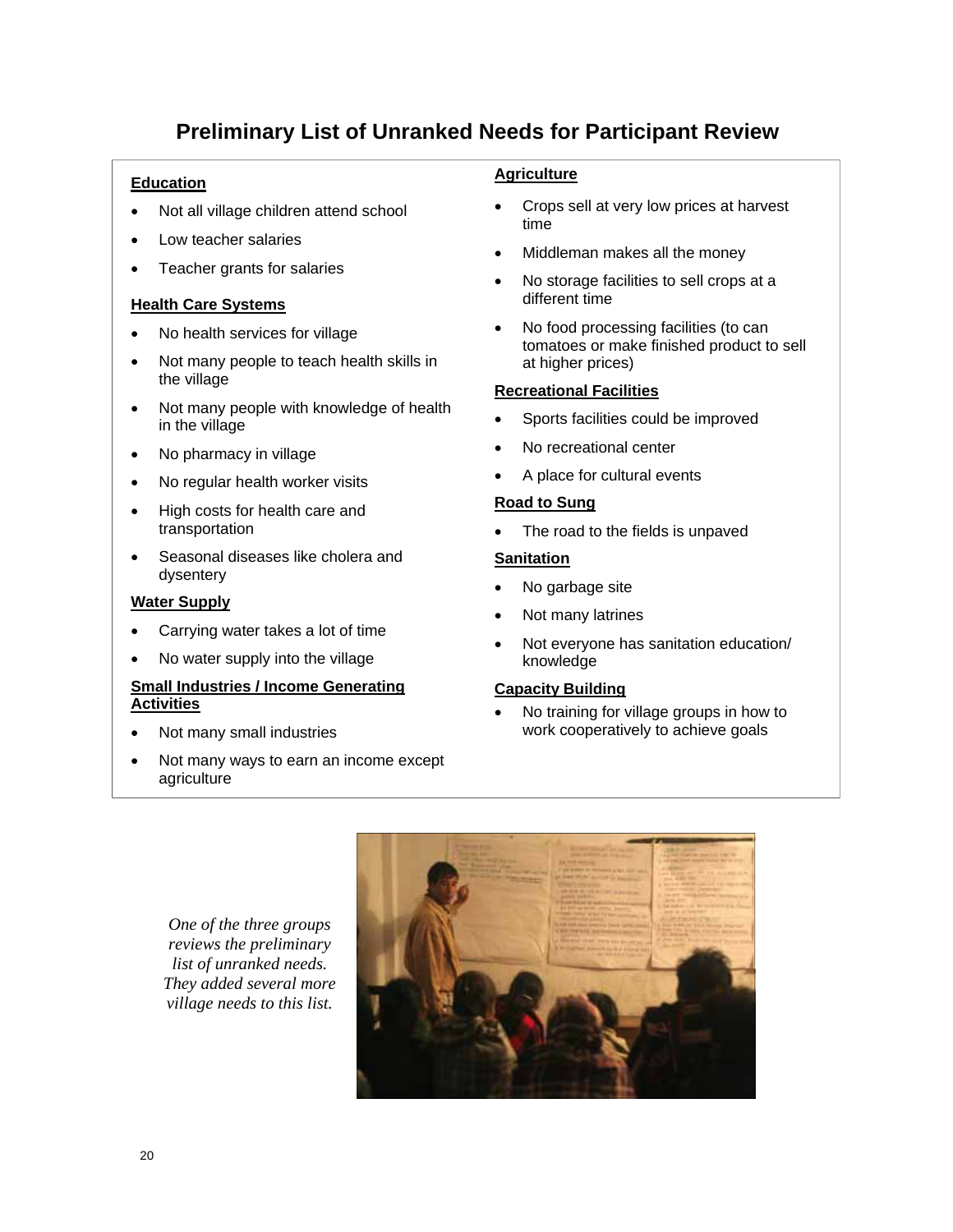### **Final List of Unranked Needs**

#### **Education**

- Not all village children attend school
- Low teacher salaries
- Teacher grants for salaries
- No school bus
- No night school
- Low income of the family to support education
- Lack of teaching aids and materials
- Dropouts are increasing

#### **Health Care Systems**

- No health services for village
- Not many people to teach health skills in the village
- Not many people with knowledge of health in the village
- No pharmacy in village
- No regular health worker visits
- High costs for health care and transportation
- Seasonal diseases like cholera and dysentery
- No sub-centre or dispensary (government)
- No medicine in PHC
- No ambulance

#### **Water Supply**

- Carrying water takes a lot of time
- No water supply into the village

#### **Small Industries / Income Generating Activities**

- Not many small industries
- Not many ways to earn an income except agriculture
- Lack of entrepreneurs and services barber, tailor, forge, blacksmith

#### **Agriculture**

- Crops sell at very low prices at harvest time
- Middleman makes all the money
- No storage facilities to sell crops at a different time
- No food processing facilities (to can tomatoes or make finished product to sell at higher prices)
- No agricultural chemicals and fertilizers are available
- No seed bank

#### **Recreational Facilities**

- Sports facilities could be improved
- No recreational center
- A place for cultural events

#### **Road to Sung**

• The road to the fields is unpaved

#### **Sanitation**

- No garbage site
- Not many latrines
- Not everyone has sanitation education/ knowledge
- No cooking gas
- No washing place/platform

#### **Capacity Building**

- No training for village groups in how to work cooperatively to achieve goals
- No training for men and women in parenting or family planning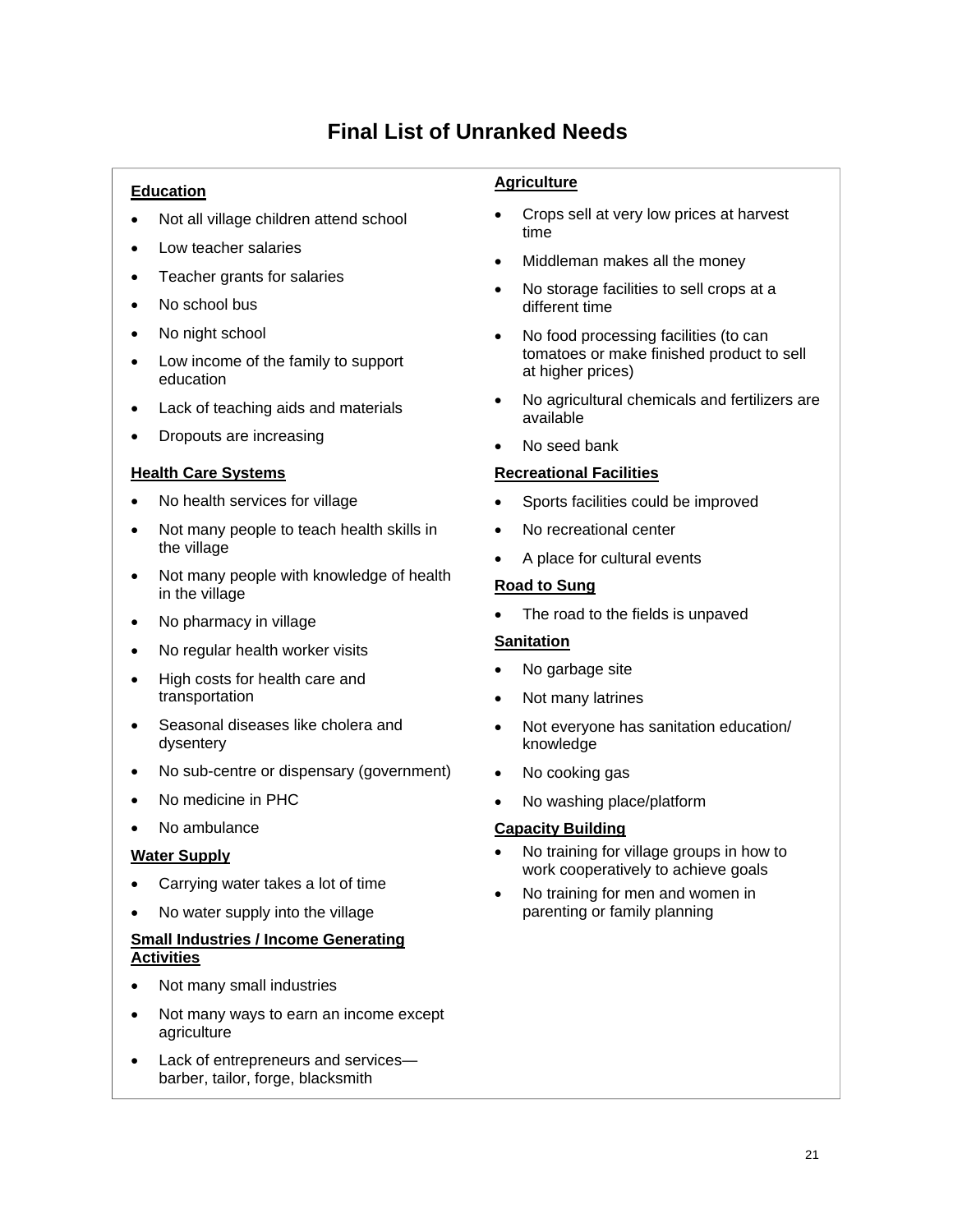# **Needs Analysis and Prioritization**

Evening 2: Activity 1  **Prioritization of Problems and Opportunities using Pairwise Ranking** 

#### **Objectives:**

- To enable the community to come to consensus about which problems are the most important for the future
- To use pairwise ranking to help community residents carry out a full discussion of their preferences in a conflict-free manner

#### **Process:**

The facilitators prepared a matrix on a large flip chart listing the key needs identified during the previous activity. The main categories of needs were included as well as some of the needs identified by the youth (school bus and night school). The group was asked to compare each set of choices, one pair at a time. They were asked to decide which was more important. After working through all the pairs, the scores were counted and the items ranked.

#### **Comments:**

The pairwise ranking exercise was done in a large group. Despite the size of the group, it proceeded smoothly. The one drawback of ranking with over 100 people is that sometimes discussion was heard from only a few people.

The top priority was basically a unanimous decision — the water supply. In order to increase discussion and thought about the next highest priorities, a second matrix was prepared to re-rank the top five priorities—water, road, capacity building/training, agriculture, and health care systems.

#### **Initial Results of Pairwise Ranking**

| <b>Need or Problem</b>                                    | Rank           |
|-----------------------------------------------------------|----------------|
| Water supply                                              | 1              |
| Road                                                      | 2              |
| Capacity building / Training                              | $\overline{2}$ |
| Agriculture                                               | 3              |
| Healthcare systems                                        | 4              |
| Small Industries / Income<br><b>Generating Activities</b> | 5              |
| Sanitation                                                | 5              |
| <b>Education</b>                                          | 6              |
| School bus                                                | $\overline{7}$ |
| Night school                                              | 8              |
| <b>Recreational facilities</b>                            | 9              |
| Cooking gas                                               | 10             |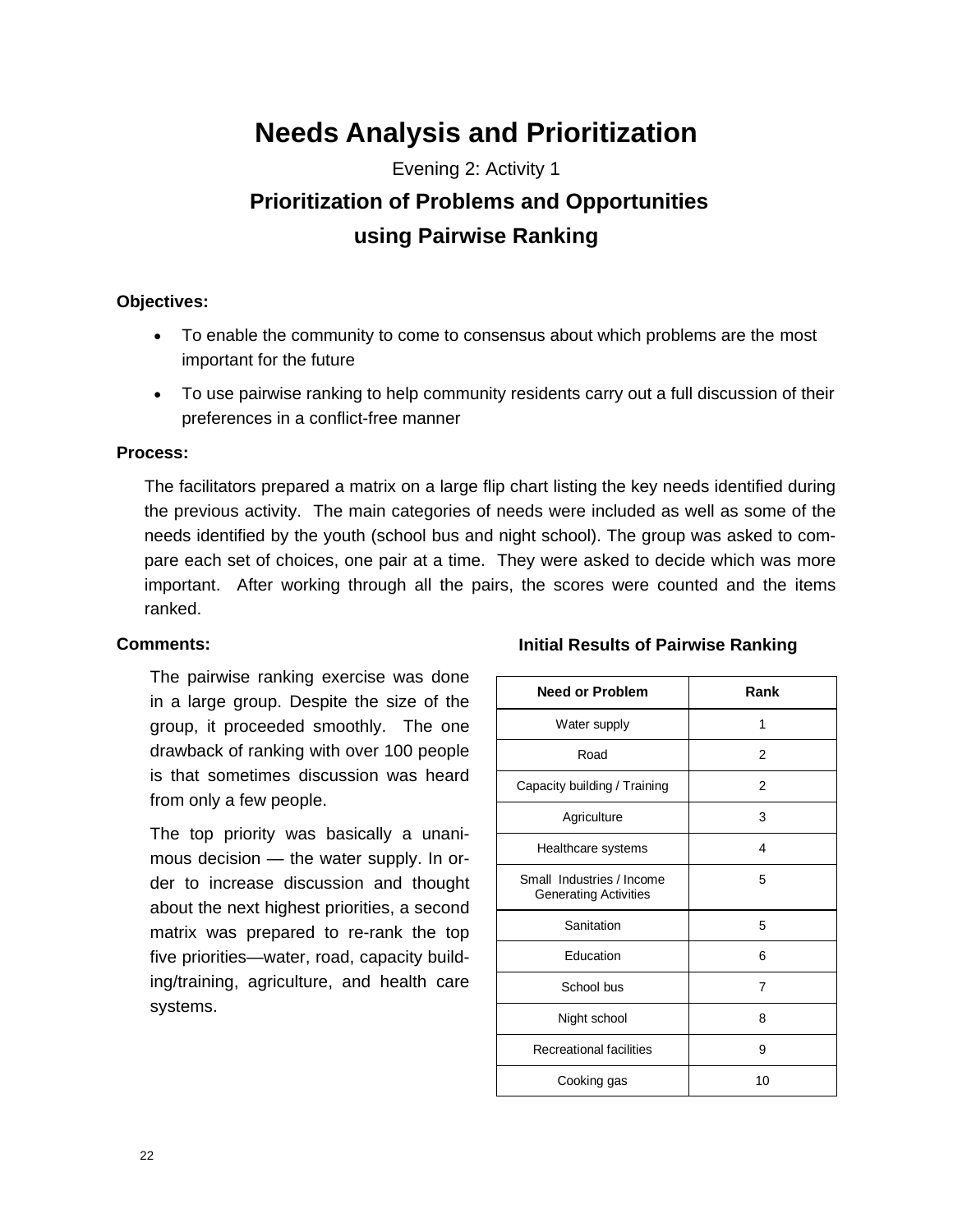|                                     | Rank          | $\circ$            | 4                           | $\overline{\phantom{0}}$    | ო                        | ၜ                         | ້ ທ່                                             | $\stackrel{*}{\sim}$ | ້ທ             | $\stackrel{*}{\sim}$ | $\overline{C}$ | Z          | $\infty$     |
|-------------------------------------|---------------|--------------------|-----------------------------|-----------------------------|--------------------------|---------------------------|--------------------------------------------------|----------------------|----------------|----------------------|----------------|------------|--------------|
|                                     | Score         | 4.5                | 7.5                         | $\overline{ }$              | $\infty$                 | $\overline{\phantom{0}}$  | Ю                                                | 8.5                  | LO             | 8,5                  | $\circ$        | 4          | ო            |
|                                     | ပ္စ           | $\frac{\infty}{2}$ | 오                           | $\overline{\mathsf{S}}$     | QY                       | $\frac{8}{2}$             | 5                                                | RD                   | <u>გ</u>       | පී                   | SS             | 89         |              |
|                                     | 88            | 8S                 | 오                           | $\overline{\triangleright}$ | $\overline{\mathcal{A}}$ | සි                        | 0                                                | RD                   | $\frac{8}{2}$  | GB                   | 89             |            |              |
|                                     | GS            | 品                  | 잎                           | $\overline{\triangleright}$ | QY                       | 녽                         | あ                                                | RD                   | $\mathfrak{F}$ | පී                   |                |            |              |
|                                     | ල<br>උ        | $\mathbf{G}$       | GB                          | $\overline{\triangleright}$ | <b>CB</b>                | СB                        | සි                                               | RD                   | 6D             |                      |                |            |              |
| Results of Initial Pairwise Ranking | $\frac{5}{2}$ | ED                 | $\frac{8}{2}$               | $\overline{\triangleright}$ | QY                       | $\mathbf{S}^{\mathbf{C}}$ | 5                                                | 6                    |                |                      |                |            |              |
|                                     | 6             | 6D                 | 오오                          | $\overline{\triangleright}$ | ЭÞ                       | 6                         | RD                                               |                      |                |                      |                |            |              |
|                                     | 5             | 읎                  | 잎                           | $\overline{\triangleright}$ | $\mathcal{L}$            | 5                         |                                                  |                      |                |                      |                |            |              |
|                                     | 눉             | 品                  | 잎                           | $\overline{\triangleright}$ | AC                       |                           |                                                  |                      |                |                      |                |            |              |
|                                     | ୧୯            | QY<br>읎            | $\frac{0}{1}$               | $\overline{\triangleright}$ |                          |                           |                                                  |                      |                |                      |                |            |              |
|                                     | ξ             | $\geq$             | $\overline{\triangleright}$ |                             |                          |                           |                                                  |                      |                |                      |                |            |              |
|                                     | ပ္<br>±       | 오                  | $\overline{\phantom{0}}$    |                             |                          |                           |                                                  |                      |                |                      |                |            |              |
|                                     | 읍             |                    |                             |                             |                          |                           |                                                  |                      |                |                      |                |            |              |
|                                     | Need          | Education          | Health Care Systems         | Water Supply                | Agriculture              | Recreational Facilities   | Small Industries/Income<br>Generating Activities | Road                 | Sanitation     | Capacity Building    | Cooking gas    | School bus | Night school |
|                                     |               |                    |                             |                             |                          |                           |                                                  |                      |                |                      |                |            |              |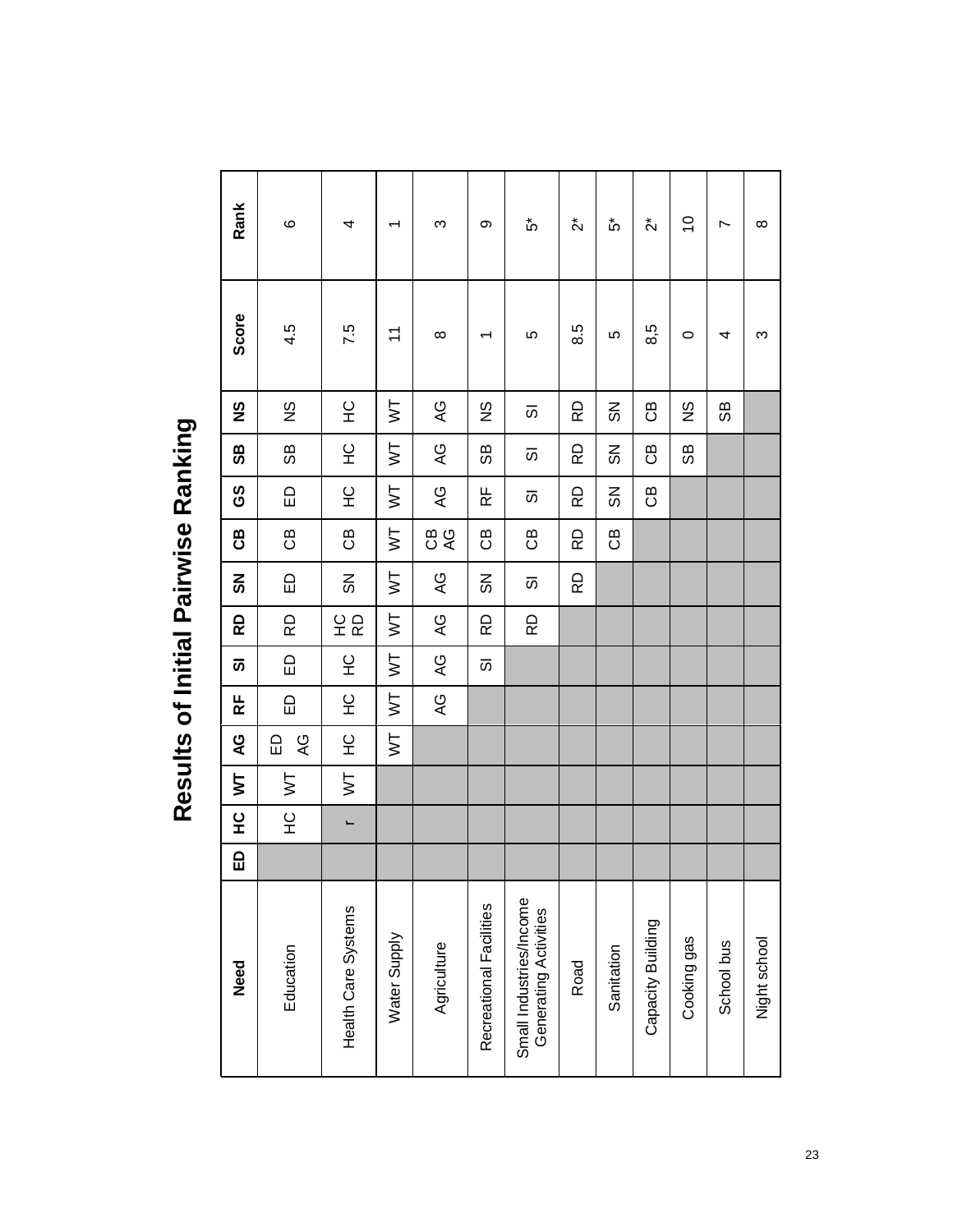| <b>Need</b>                    | <b>WT</b> | AG        | HC        | <b>RD</b> | CB        | <b>Score</b> | Rank |
|--------------------------------|-----------|-----------|-----------|-----------|-----------|--------------|------|
| Water System                   |           | <b>WT</b> | <b>WT</b> | <b>WT</b> | <b>WT</b> | 4            |      |
| Agriculture                    |           |           | HC        | AG        | AG        | 2            | 3    |
| <b>Healthcare System</b>       |           |           |           | HC        | <b>HC</b> | 3            | 2    |
| Road                           |           |           |           |           | <b>RD</b> | 1            | 4    |
| Capacity Building/<br>Training |           |           |           |           |           | 0            | 5    |

**Final Results of Pairwise Ranking** 

# **Final Ranking**

| <b>Need</b>                | Rank |
|----------------------------|------|
| <b>Water System</b>        |      |
| <b>Healthcare Systems</b>  | 2    |
| Agriculture                | 3    |
| Road                       |      |
| Capacity Building/Training | 5    |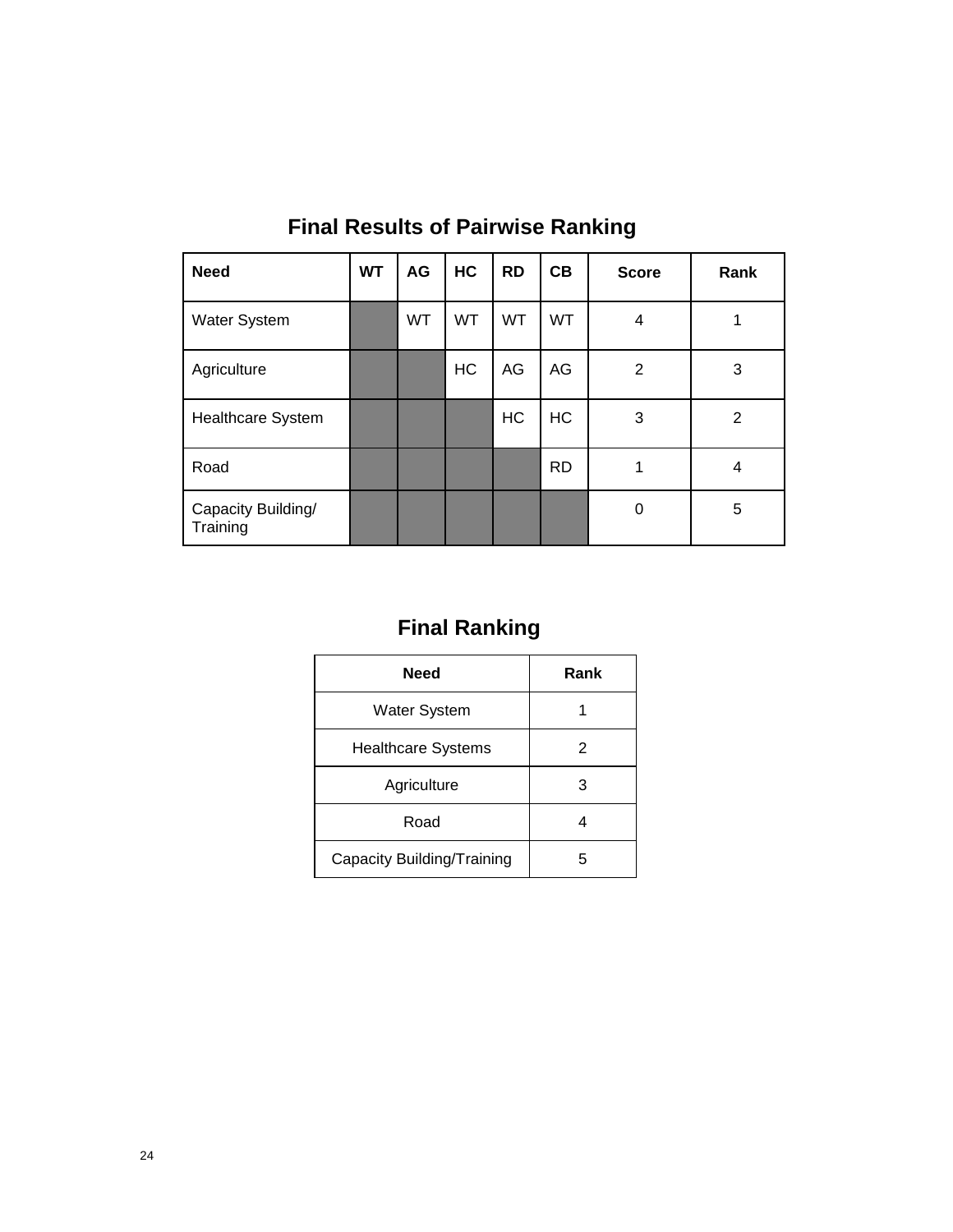# **Chapter 4 Creating a Community Action Plan**

### Evening 3: Activity 1  **Problem Analysis**

#### **Objectives:**

- To assist community residents to identify the causes of their most important problems
- To help them think about why some previous solutions have not worked
- To consider new or creative strategies that might be more effective in helping the community to meet its basic needs

#### **Process:**

The large group was split into two breakout groups. Each group completed the problem analysis matrix. All participants were asked to list the causes of the problem and the coping strategies they have used in the past for dealing with the problem. Then, they were asked to list possible solutions to the problem. Each group considered two of the top priority needs..

#### **Comments:**

This was the first exercise that focused on solutions. The process encouraged the community to think first about the causes of its problems, then to remember previous attempts they have made to solve them, including why they did not work, and finally to reflect on these points before offering new option. Each group was able to pinpoint a variety of causes to each of these problems and how it has impacted the community.

| Causes                                                                                                                        | <b>Previous Coping</b><br><b>Strategies</b> | <b>Possible Solutions</b>                       |
|-------------------------------------------------------------------------------------------------------------------------------|---------------------------------------------|-------------------------------------------------|
| No storage system                                                                                                             | None                                        | Sell the products at a reasonable               |
| Exploitation of price of agriculture                                                                                          |                                             | price                                           |
| produce                                                                                                                       |                                             | Good and proper storage system                  |
| No proper supply of fertilizers                                                                                               |                                             | Ask for proper supply of fertilizers<br>٠       |
| Cows eat all the vegetables in the<br>fields as the restrictions are not en-<br>forced by the villager and village<br>council |                                             | which will boost agricultural pro-<br>ductivity |
| No quick means of transport for<br>vegetables and crops                                                                       |                                             |                                                 |

#### **Problem Analysis: Agriculture**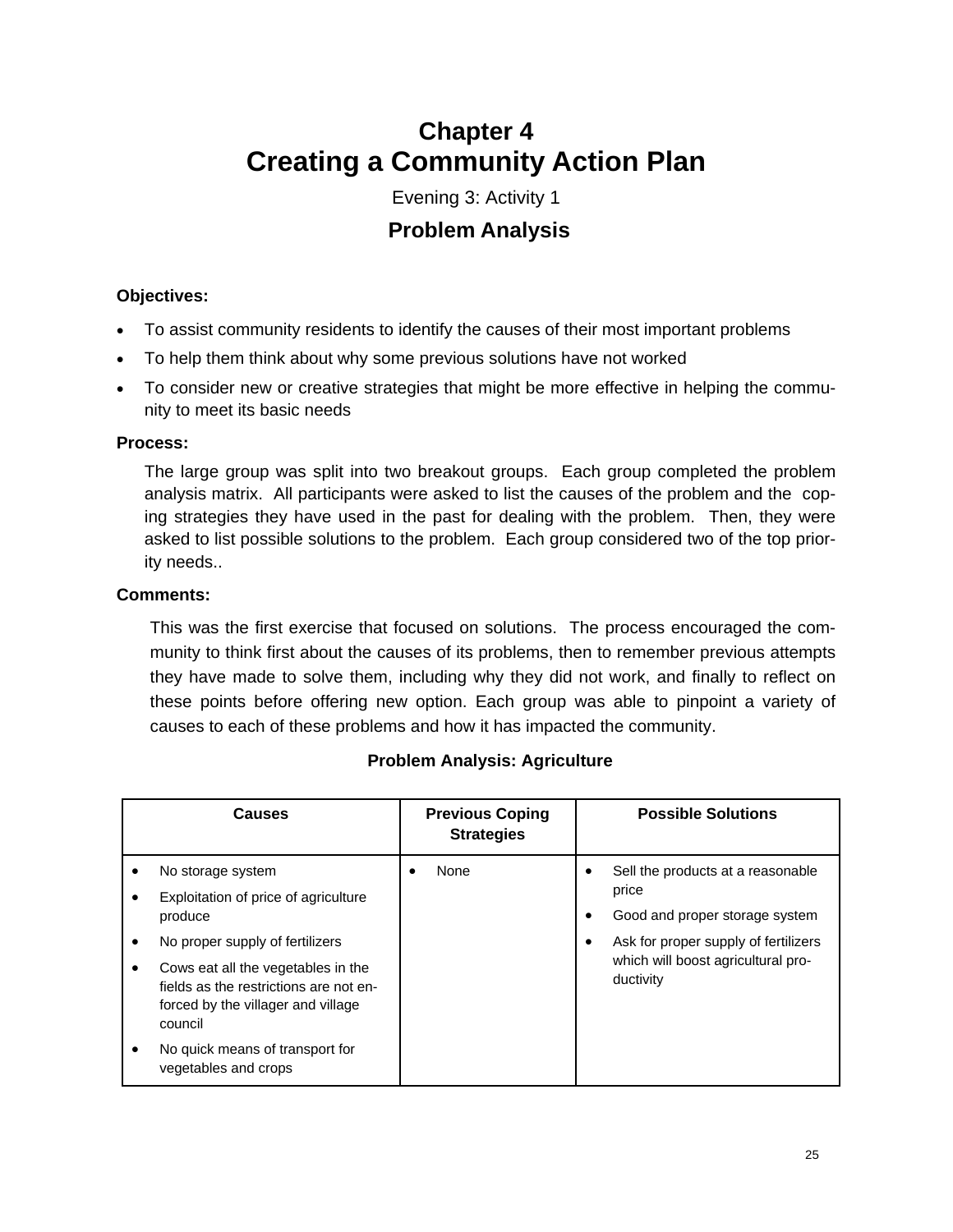| <b>Causes</b> |                                                                                                           | <b>Previous Coping</b><br><b>Strategies</b> |                                                                                                                                             | <b>Possible Solutions</b> |                                                                                                                                                                                  |  |
|---------------|-----------------------------------------------------------------------------------------------------------|---------------------------------------------|---------------------------------------------------------------------------------------------------------------------------------------------|---------------------------|----------------------------------------------------------------------------------------------------------------------------------------------------------------------------------|--|
|               | Sources are small<br>Fewer forests/deforestation<br>Malfunctioning of the PHE<br>Population is increasing |                                             | Lower population<br>Water sources can<br>supply needed quan-<br>tity<br>Pump system (now<br>malfunctioning)<br>Carry water from the<br>well | ٠<br>$\bullet$<br>٠       | New good water sources and good<br>supply facility<br>Close follow-up about the function<br>of PHE<br>Experienced worker / servicemen<br>Stop deforestation<br>Planting of trees |  |

### **Problem Analysis: Water System**

### **Problem Analysis: Healthcare systems**

| <b>Causes</b> |                                                                       | <b>Previous Coping</b><br><b>Strategies</b> |                                                                | <b>Possible Solutions</b> |                                                                      |  |
|---------------|-----------------------------------------------------------------------|---------------------------------------------|----------------------------------------------------------------|---------------------------|----------------------------------------------------------------------|--|
|               | No medicine in PHC<br>No sub-centre in village                        |                                             | Use herbal medi-<br>cines                                      | ٠                         | Share / consult with the govern-<br>ment dept for the health workers |  |
|               | Irregularity of health worker from<br>PHC                             |                                             | Go to hospital in Shil-<br>long / Jowai for medi-<br>cal needs | $\bullet$<br>$\bullet$    | Train the villagers<br>Find support from govt. dept. (PHC/           |  |
|               | No sanitation facilities<br>Distance of PHC<br>High cost of transport |                                             | Taking loan for<br>healthcare                                  | ٠                         | Block)<br>Ambulance<br>Discuss the traffic jam problem with          |  |
|               | Traffic jams                                                          |                                             |                                                                |                           | the government                                                       |  |

#### **Problem Analysis: Roads**

| Causes                                                                                                                         | <b>Previous Coping</b><br><b>Strategies</b>             | <b>Possible Solutions</b>                                                   |
|--------------------------------------------------------------------------------------------------------------------------------|---------------------------------------------------------|-----------------------------------------------------------------------------|
| No black topped roads to the agri-<br>cultural fields<br>No proper drainage system<br>Flooding of roads has eroded the<br>soil | Repair by villagers<br>in cooperation with<br>the Block | Ask or propose to the government<br>$\bullet$<br>for black topping the road |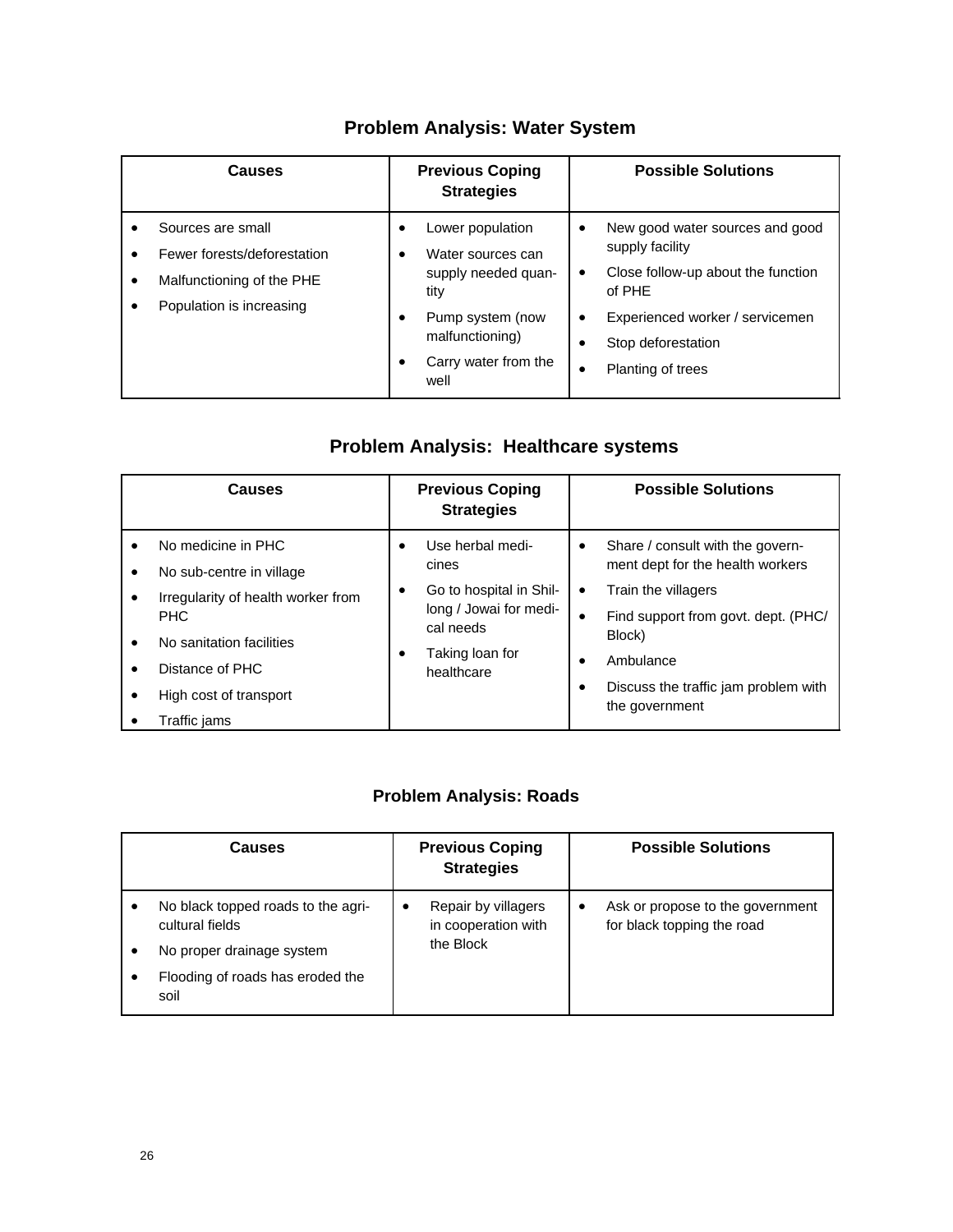# **Creating a Community Action Plan**

### Evening 3: Activity 2  **Action Planning**

#### **Objectives:**

- To integrate the information from all the other activities by creating a Community Action Plan (CAP) to address high priority needs
- To consider which portions of the CAP can be provided by members of the community and which will need outside assistance

#### **Process:**

The large group was divided in two. Each sub-group was asked to create a preliminary Community Action Plan for two of the community's high priority needs. They were asked to use the ideas generated during the Problem Analysis exercise as a starting point. The facilitators asked them to list the activities that needed to be done to solve the problem. For each activity, they listed the resources, such as labor, money, and materials, that they would need to implement that activity. Then, participants were asked to list what group or person would be best to complete this activity and when it should take place. Finally, they listed the indicators that would measure the success of completion of that activity.

#### **Comments:**

Prior to beginning, the facilitation team was worried that the community would feel unempowered to find solutions to problems of water and the road to the fields. Fully solving these problems will require assistance and approval from the government in completing the 30+ km pipe for the water system or in constructing a new road. However, participants found that they could take action on these issues. Regarding water, they chose to focus on a few items that they could take action on now. The existing year-round water source runs slowly because the pump for it has been broken for several years. They could actively follow-up with the PHE to fix or replace this pump. They also thought that they could begin a project to build a check dam so that there would be a proper place to wash, bathe, and clean vegetables. Neither of these solutions requires waiting for the completion of the government water project.

They also realized that they had not formally proposed the Sung road project to the Block and their local Gram Sevak. The new Village Employment Committee would be able to offer their labor for this project through the Rural Employment Guarantee Scheme.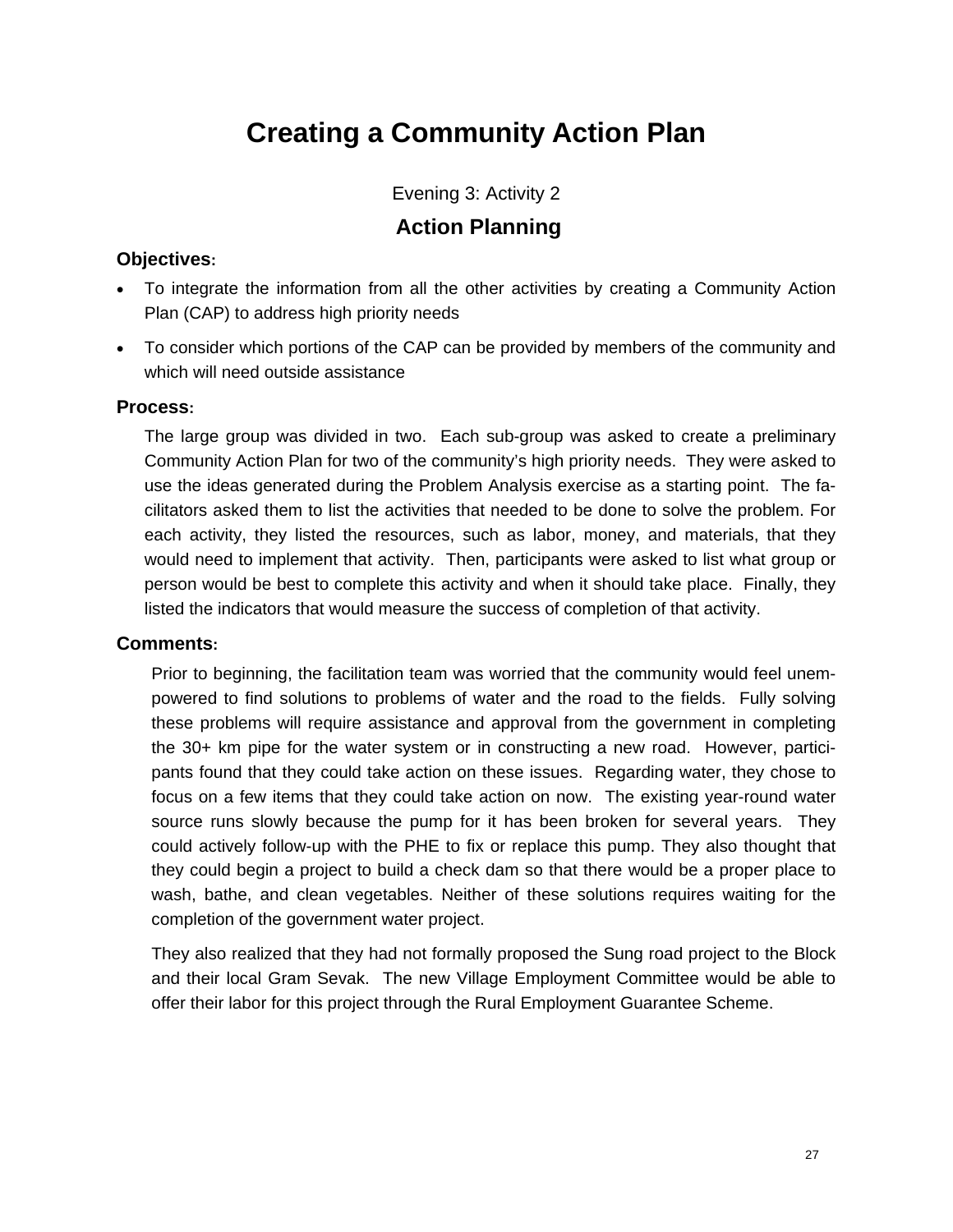Although health services also will require government resources, the village noted several items on their action plan that involved their own capacity building – regular health meetings and training in health and sanitation for people in the village. They also listed improving sanitation conditions such as having latrines and trashcans as an action item. Implementing these ideas does not necessitate that the village wait for government assistance, but could find experts or NGOs/CBOs to provide assistance, give advice, or conduct training.

The two key activities in the agricultural plan are small business ideas – buying fertilizers locally and processing food. If the village analyzes the opportunity for making an income from fruit and vegetable processing, there may be the possibility that their products would demand a better price in the market place. They wisely listed that they would need a lot of technical assistance for this project.





*Participants writing a Community Action Plan on their highest priority needs.*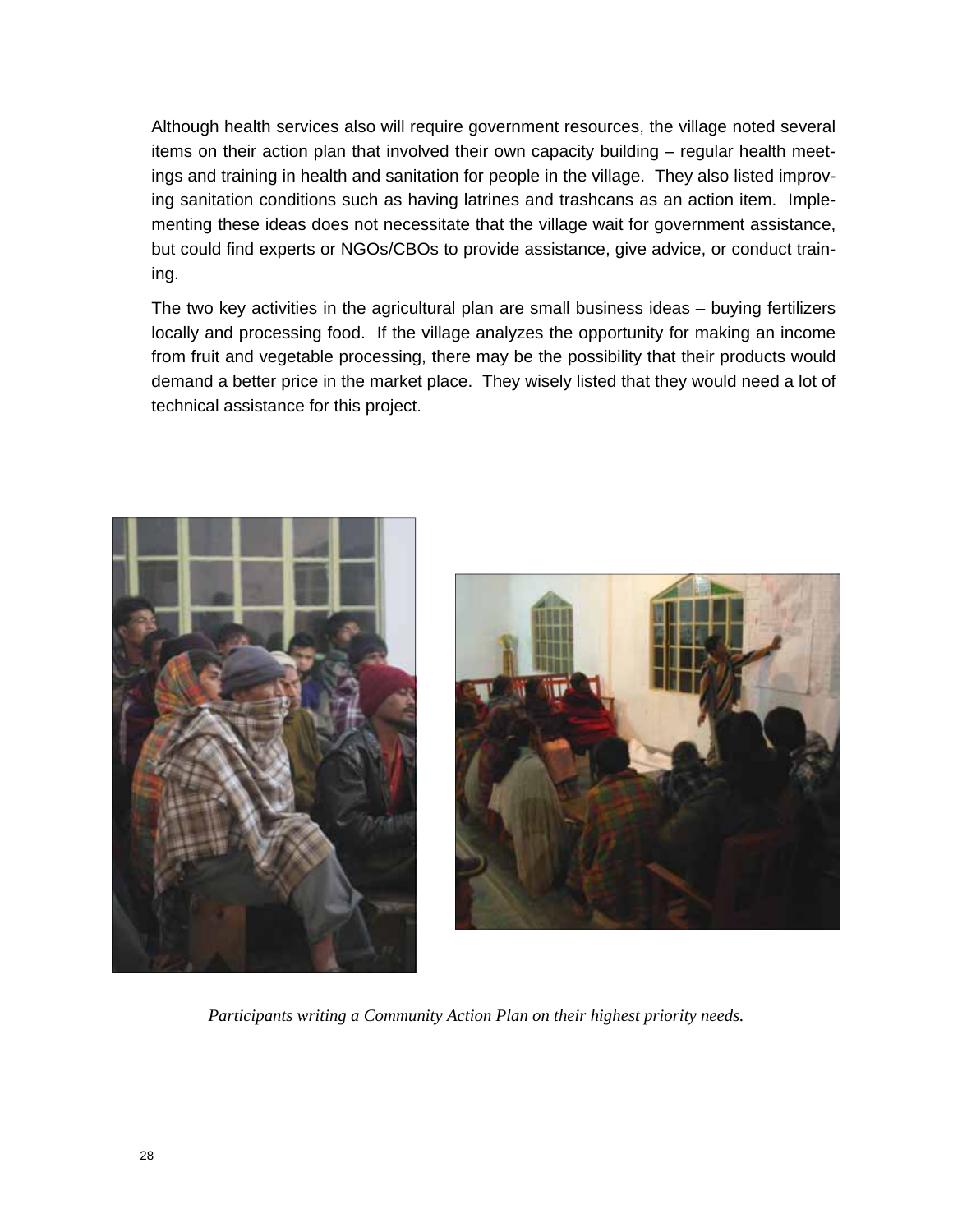| <b>Activity</b>                                                            | <b>Resources</b><br>Needed - Labor,<br>Materials,<br><b>Money</b>           | <b>Technical</b><br>Assis-<br>tance<br><b>Needed</b> | Who?                   | When? | <b>Indicators of</b><br><b>Success</b>                                                                                                                               |
|----------------------------------------------------------------------------|-----------------------------------------------------------------------------|------------------------------------------------------|------------------------|-------|----------------------------------------------------------------------------------------------------------------------------------------------------------------------|
| Build a check dam                                                          | Stone, stone chips,<br>sand, cement, iron,<br>volunteer labor, and<br>money | Experts                                              | Executive<br>Committee | 2008  | • Washing, bathing<br>and cleaning of<br>vegetables                                                                                                                  |
| Repair or replace<br>the pump to the<br>current all season<br>water supply | Pump machine,<br>pipe, cement, stone<br>chips, sand                         | Experts                                              |                        | 2008  | Easy availability<br>of water<br>Less expensive<br>$\bullet$<br>for buying loading<br>baskets<br>Spend less of our<br>time for water<br><b>Cleanliness</b><br>Health |

### **Community Action Plan: Water System**

### **Community Action Plan: Road**

| <b>Activity</b>                                                                      | <b>Resources</b><br>Needed - Labor,<br>Materials,<br><b>Money</b> | <b>Technical</b><br><b>Assistance</b><br><b>Needed</b> | Who?                                               | When?  | <b>Indicators of Suc-</b><br>cess                                                                                                                               |
|--------------------------------------------------------------------------------------|-------------------------------------------------------------------|--------------------------------------------------------|----------------------------------------------------|--------|-----------------------------------------------------------------------------------------------------------------------------------------------------------------|
| Propose the project<br>to the Prime Minis-<br>ter Gram Sevak<br>Yojana (PMGSY)       |                                                                   | Contractor<br>Engineer                                 | Executive<br>Committee                             | Mar 08 | Can have more<br>$\bullet$<br>time for agricul-<br>tural work in the<br>fields<br>Use of manpower<br>(head load) will<br>reduce<br>Increase in family<br>income |
| Propose through<br><b>National Rural Em-</b><br>ployment Guarantee<br>Scheme (NREGS) | Labor<br>Wages                                                    | Experts<br>Engineer                                    | <b>VEC</b><br>Village Em-<br>ployment<br>Committee | Apr 08 | Migration of peo-<br>$\bullet$<br>ple will stop<br>Increased family<br>$\bullet$<br>income                                                                      |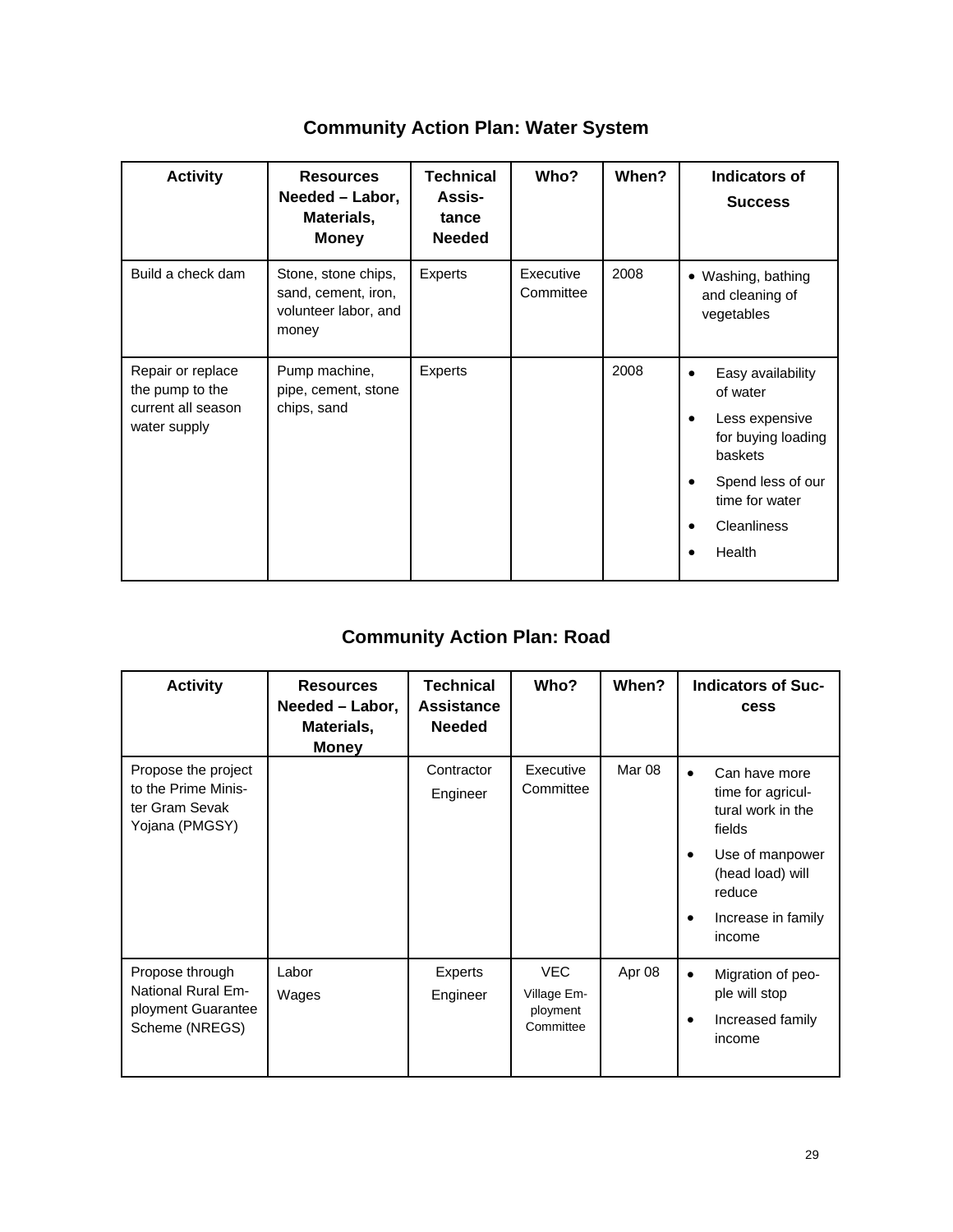| <b>Activity</b>                               | <b>Resources</b><br>Needed - Labor,<br><b>Materials, Money</b> | <b>Technical</b><br><b>Assistance</b><br><b>Needed</b> | Who?                                         | When             | <b>Indicators of</b><br><b>Success</b>                 |
|-----------------------------------------------|----------------------------------------------------------------|--------------------------------------------------------|----------------------------------------------|------------------|--------------------------------------------------------|
| Sanitation                                    | Trashcans, toilets,<br>workers                                 |                                                        | Health &<br>Sanitation<br>Committee<br>(HSC) | Sept<br>2008     | • Health & cleanliness                                 |
| Community<br><b>Health Worker</b><br>Training | Money<br>Educated person to<br>work with (stipend)             | Resource<br>person                                     | <b>HSC</b><br>Executive<br>Committee         | 2008             | • Close to health care<br>• Less expensive             |
| Ambulance                                     | Driver<br>Money                                                |                                                        | <b>HSC</b><br>Executive<br>Committee         | $2008 -$<br>2009 | • Less expenses<br>• Quick health care<br>• Employment |
| Proposal to<br>government                     | Money                                                          |                                                        | <b>HSC</b><br>Executive<br>committee         | 2008             | • Less expenses<br>• Quick health care<br>• Employment |
| Training to the<br>villagers                  | Posters and materi-<br>als                                     | Resource<br>person                                     | <b>HSC</b><br>Executive<br>Committee         | 2008             | • Awareness<br>• Sanitation<br>$\bullet$ Health        |
| <b>Health Meetings</b>                        | Convener                                                       | Facilitator                                            | <b>HSC</b><br>Executive<br>Committee         | 2008             | • Participation<br>$\bullet$ Unity                     |

**Community Action Plan: Health Care System**

### **Community Action Plan: Agriculture**

| <b>Activity</b>                                           | <b>Resources Needed</b><br>- Labor, Materials,<br><b>Money</b> | <b>Technical As-</b><br>sistance<br><b>Needed</b>                                                                   | Who?                   | When?                  | <b>Indicators of</b><br><b>Success</b>                                                                                 |
|-----------------------------------------------------------|----------------------------------------------------------------|---------------------------------------------------------------------------------------------------------------------|------------------------|------------------------|------------------------------------------------------------------------------------------------------------------------|
| Have fruit/food<br>processing                             | Money<br><b>Machines</b>                                       | Resource per-<br>son for small<br>industries:<br>Agriculture<br>$\bullet$<br>Department<br>KVIC/DIC<br><b>Block</b> | Executive<br>Committee | Apr 08<br>to Apr<br>09 | • Avoid spoilage &<br>rotting product<br>• Increase skills of<br>the farmer<br>• Enjoy good price<br>in the market     |
| Supply of fertiliz-<br>ers and agricul-<br>tural supplies |                                                                | <b>Agriculture Dept</b>                                                                                             | Executive<br>Committee | Mar 08<br>To Jul<br>08 | • Prevent disease &<br>pests<br>• Healthy plants<br>Increased size of<br>$\bullet$<br>plants<br>Good market price<br>٠ |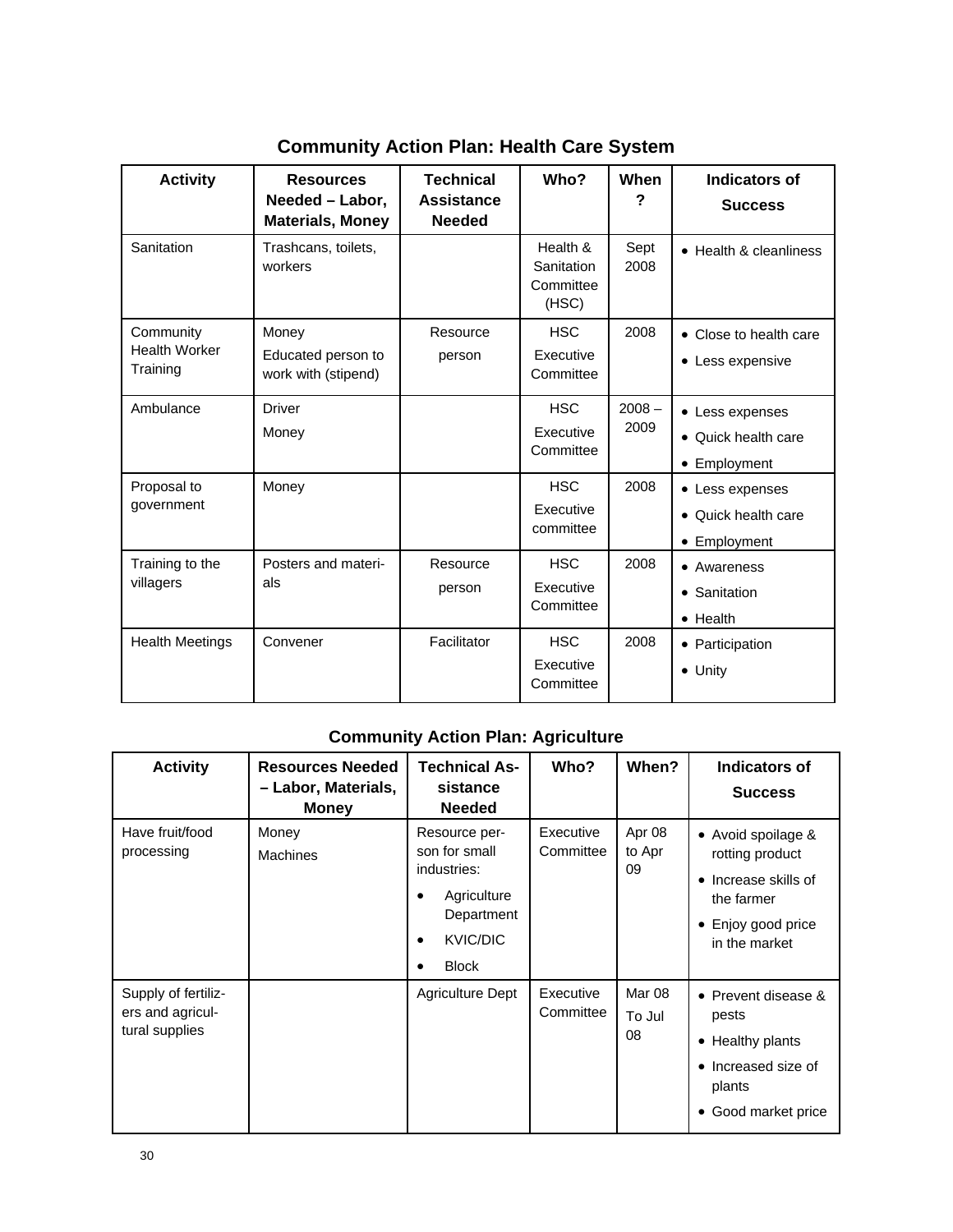# **Chapter 5 Meeting Summary and Next Steps**

Each sub-group presented the preliminary Community Action Plan to all participants. During these presentations, a few new ideas were added to the action plans. The facilitators noticed that nearly every action item was referred to the Executive Committee of the village. Executive Committee members explained that they intended to present the results of these 3-days of meetings at the next full Executive Committee scheduled for the end of March. They also explained that this process was very new for Puriang and that they had never experienced anything like it before. They noted that they had never held community-wide meetings in the past. They felt responsible for deciding if these Community Action Plans should be implemented and they felt responsible for overseeing their implementation if the Executive Committee decided to proceed.

This was an excellent expression of an organized and clear path forward. It also openly expressed the village's concern about the difficulty of implementing action plans. The words of one Executive Committee member sums up both the hopes and the fears for the future.

*We are happy that you've been able to be with us from the beginning of the process on the 12th until now on the 16th. It's some kind of wonder — everybody was saying that it's just like in a dream. It's a kind of process that they've never experienced in their lives before.* 

*We are so happy that you came here to help the village. And we hope that the issues that have been brought to the top will be able to succeed with the training you have set up.* 

*God be with you and may you return home safely. And pray God that from the process we will be able to progress more.* 

The facilitator team thanked everyone widely for their assistance and participation. And the participants thanked the facilitation team for bringing this new process to the village. The evening ended with many handshakes, kisses, and Khubleis.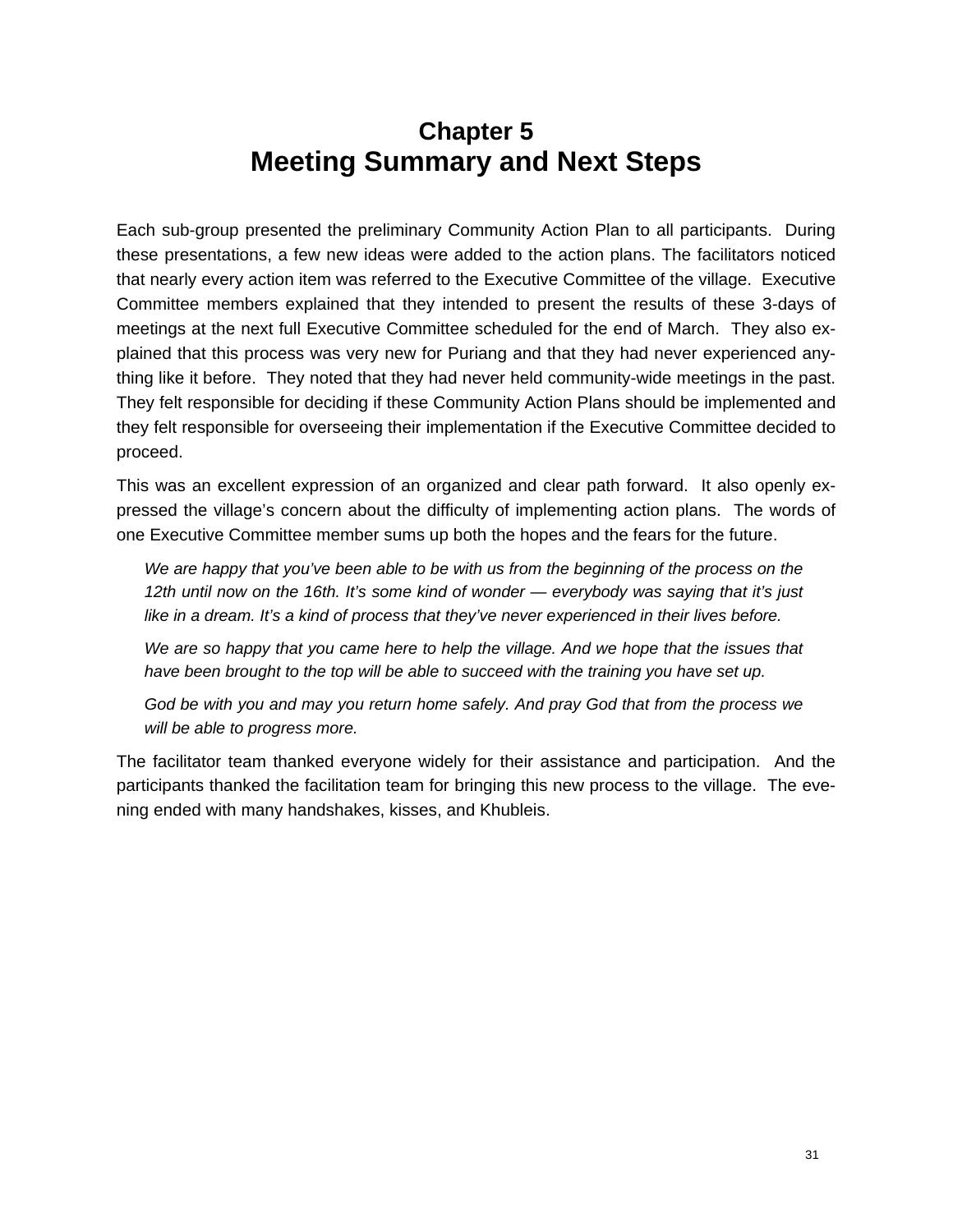# **Chapter 6 Going Forward — Recommendations for Puriang**

#### **Presentation of Results to Headman and Executive Committee**

There were many village elders and Executive Committee members present during the planning meetings. The leadership provided by these gentlemen during the process was invaluable. As decided by them in the final session, a full presentation of the results should be made to at an official meeting of the Executive Committee. As the official representatives and leaders of Puriang, the ongoing guidance and insights of the Executive Committee will be needed to effect change and organize individuals and committees to assist them in implementation.

#### **Choosing a Village Development Committee (VDC)**

Although the Executive Committee must oversee development activities within the community, many villages in India and Meghalaya have formed a Village Development Committee (VDC). Because a VDC includes a larger circle of people in implementation activities, including women and youth, these communities are able to accomplish more things at a faster pace.

- Form a VDC The Executive Committee should consider establishing such a committee. A process should also be established for these committees to regularly report their activities to the Executive Committee. Because development activities affect men, women, elderly, and youth, VDCs generally have representatives from all of these groups.
- Build Capacity of VDC through Training Assistance and advice on forming a VDC is available through Dr. Nongkynrih at NEHU as well as through Khatarshnong Socio-Organisation (KSO). Many times, village leaders will arrange a training program about how to organize and manage an effective VDC. These leadership training opportunities are already available through the KSO and other organizations to help members of the VDC take advantage of such training.
- Learn from Other Leaders There may be an opportunity to invite an Executive Committee member from a village that has a successful VDC to come to Puriang. This person could tell the Executive Committee how they started a VDC, who serves on the VDC, and what the Village Development Committee has accomplished for their community. Both KSO and Dr. Nongkynrih can recommend villages with excellent VDCs.

#### **Capacity Building and Training**

The participants at the planning meetings wisely identified a real need within the community for various training and capacity building activities. Training ranked as the  $5<sup>th</sup>$  most important need in Puriang. The KSO facilitators agreed with this recommendation. In many of the Community Action Plans (CAP), residents listed training as key to their success. For example, they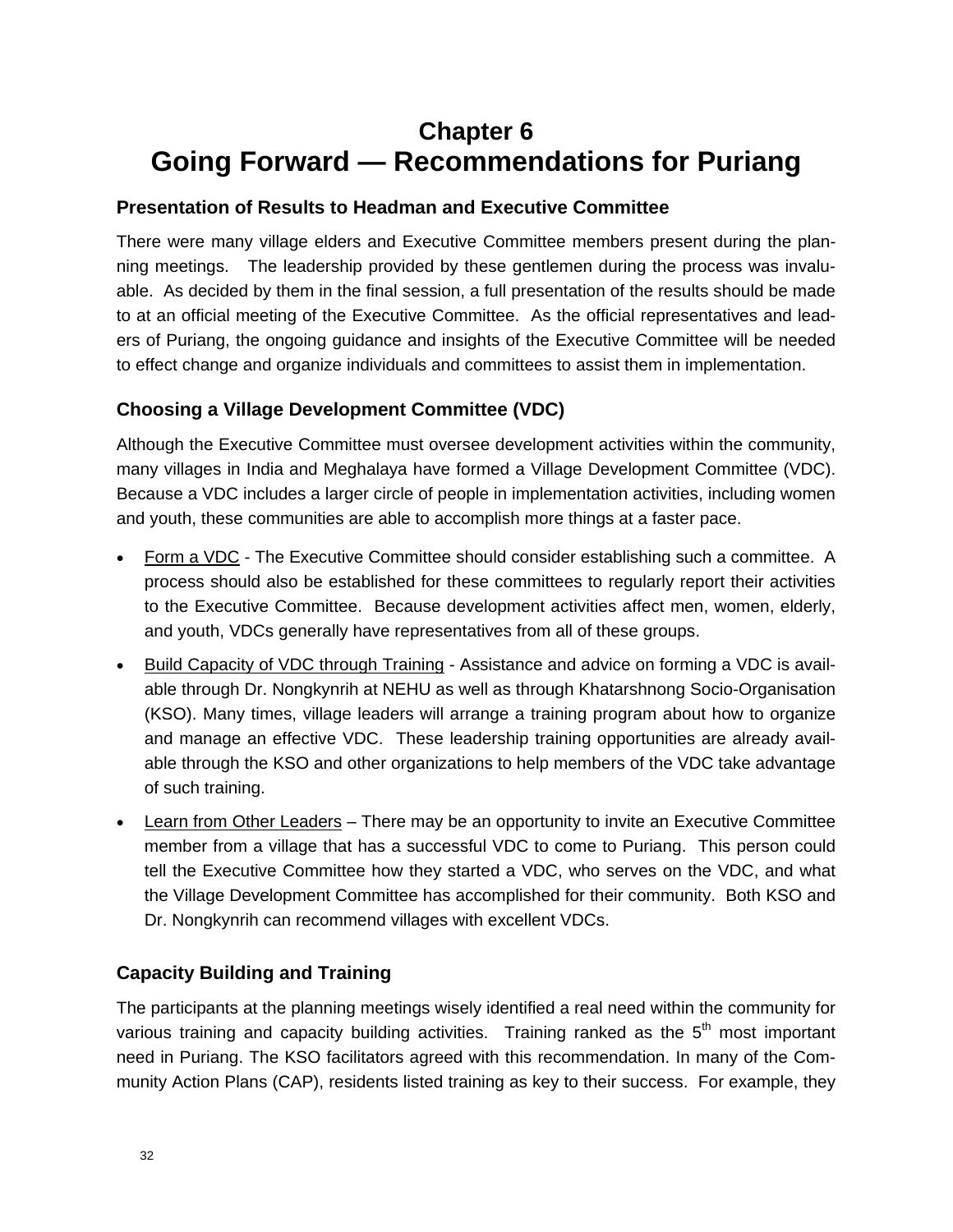recognized that villagers needed health and sanitation training.

In addition to the training opportunities identified in the CAP, KSO advised that the village consider capacity building/training programs in the following areas:

- Organizing and managing effective groups this should include learning how separate groups can work together cooperatively
- Youth a need exists for providing training to youth in group management and health skills.
- Women there are many areas where the capacity of women can be improved through training, including health/nutrition education, running effective women's groups, and learning income generating skills.
- Small business / income generating activities (IGA) very few industries and services exist in the community. As the village considers forming additional SHGs or fruit processing, training in small business management will be needed.

#### **Keep the Community Informed and Involved**

The Puriang Community Action Plan was created through broad participation. It is critical to sustain the involvement of the entire community. Although nearly 250 people participated over the three nights of community meetings, many residents may not know the results. After the Executive Committee has decided how to go forward, they should find a way to inform people who attended as well as other residents of the plan. Another community meeting may be an effective method. Because the village is so large, it might be best to have three separate update meetings in different neighborhoods.

#### **Ongoing Facilitation**

One of the key reasons that participatory planning meetings are often successful is that trained facilitators help the community through the process. It is advisable to consider inviting KSO or another trained facilitator to assist the action committees in their early meetings.

#### **Forming Partnerships**

Community groups can do a great deal for their own development, but they normally cannot do it all. Working through the local government, the Village Development Committee or Executive Committee needs to learn about NGO, government, and international programs and organizations that can help them implement their Community Action Plan and other capacity building activities. It is usually difficult for small communities to attract attention from external and international groups. However, communities that are organized and have built consensus about their highest priority needs are more likely to be taken seriously and receive attention. Now that Puriang has an agreed upon plan, they can transform this Community Action Plan into development partnerships with external organizations as well as with government agencies.